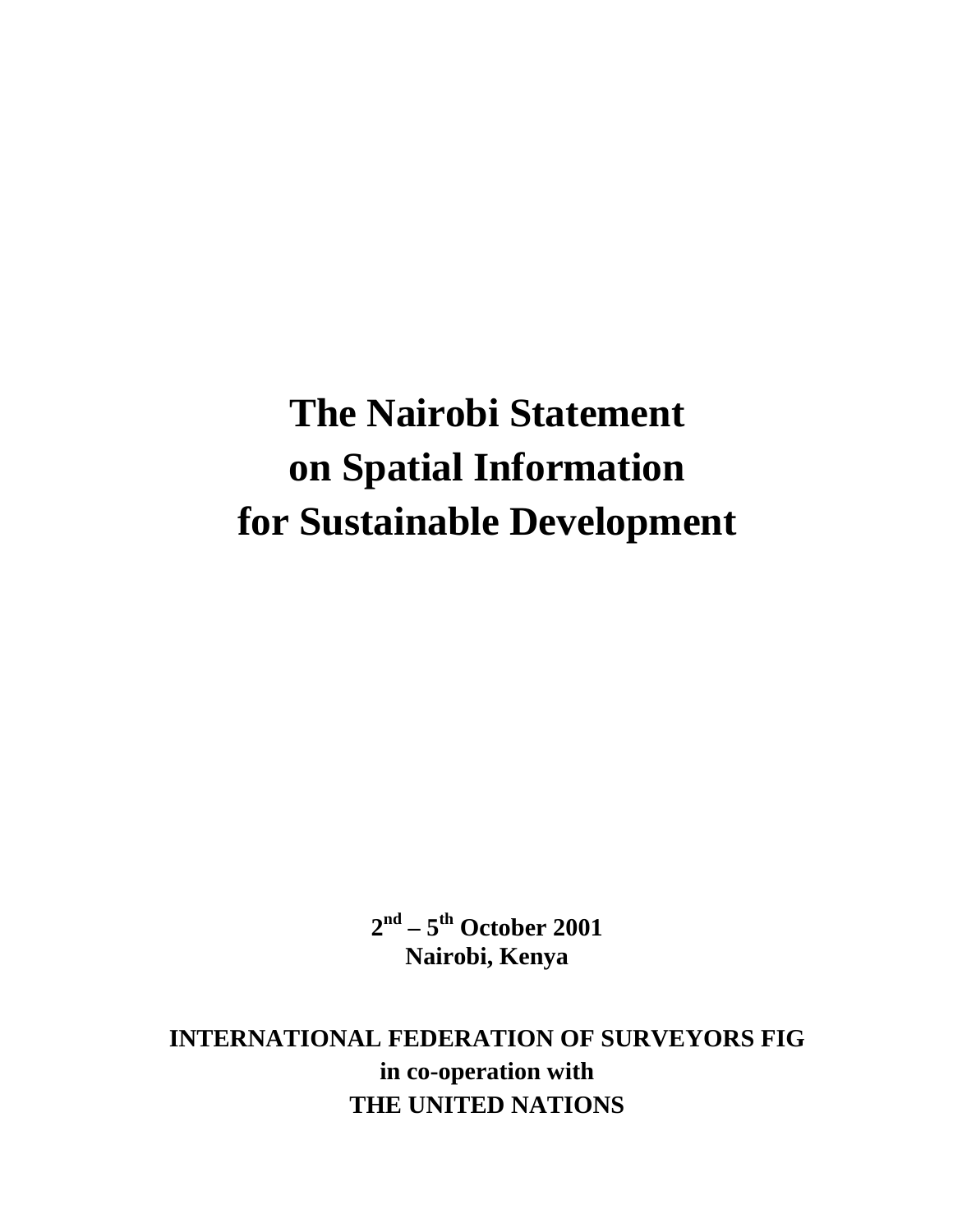## **Foreword**

The International Conference on Spatial Information for Sustainable Development, held in Nairobi, Kenya 2-5 October 2001, was organized by the Institution of Surveyors of Kenya, the International Federation of Surveyors (FIG) and the UN-Habitat.

The conference became a reality because of support and help from the main sponsors United Nations Environmental Program (UNEP), GEOMAPS Ltd. Surveying and Mapping and Institution of Quantity Surveyors of Kenya, the co-sponsors Metrocosmo Valuers Ltd, University of Nairobi, Intergraph Mapping and GIS Solutions and Swedesurvey AB and a number of companies and institutions who have contributed in one way or another. In addition the United Nations Economic Commission for Africa and United Nations Food and Agriculture Organization were active participants /C1/.

Spatial Data Infrastructure and Spatial Information Management is clearly in the focus for all surveyors and other stakeholders worldwide in their diverse tasks in development, planning and resource management and in their efforts at creating and supporting a Sustainable Development.

The conference offered the speakers as well as the participants the opportunity to focus on, discuss and share experiences on issues and topics related to Spatial Information for Sustainable Development in general and in Africa in particular.

The conference concentrated on the following sub-themes: i) Spatial Data Infrastructure and Spatial Information Management, ii) the role of Spatial Information in land tenure, land administration and spatial planning iii) low cost housing and iv) Spatial Information, education and best practices.

In total there were more than 80 presentations. Some were based on research and developing trends, others were based on projects and experiences. /10/

The outcome of the Conference is a number of recommendations on actions necessary for establishing a Spatial Data Infrastructure.

This publication, which includes the conference recommendations, is intended to support politicians, senior managers and professional organisations by providing greater understanding of the need for Spatial Data Infrastructures (SDI's) and how they can be used to support Sustainable Development. Even though the recommendations are based on African conditions they are easily transformed to general terms are therefore applicable to all regions of the world.

Robert W. Foster Jes Ryttersgaard

President of FIG Commission 3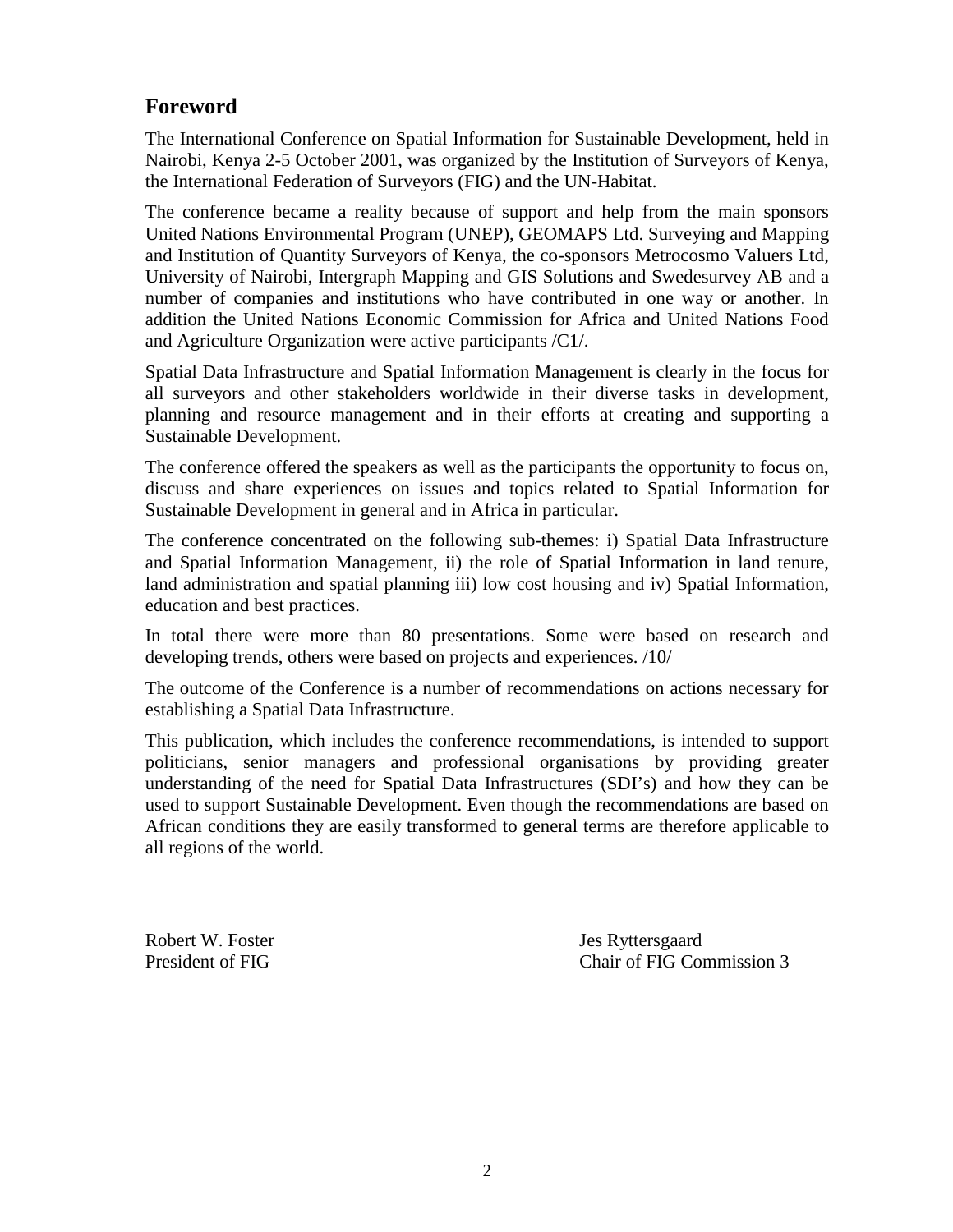# **Content**

| The History of and the Partners behind the International Conference on Spatial<br>C1. |  |
|---------------------------------------------------------------------------------------|--|
|                                                                                       |  |
|                                                                                       |  |
|                                                                                       |  |
|                                                                                       |  |
|                                                                                       |  |
|                                                                                       |  |
|                                                                                       |  |
|                                                                                       |  |
|                                                                                       |  |
|                                                                                       |  |
|                                                                                       |  |
|                                                                                       |  |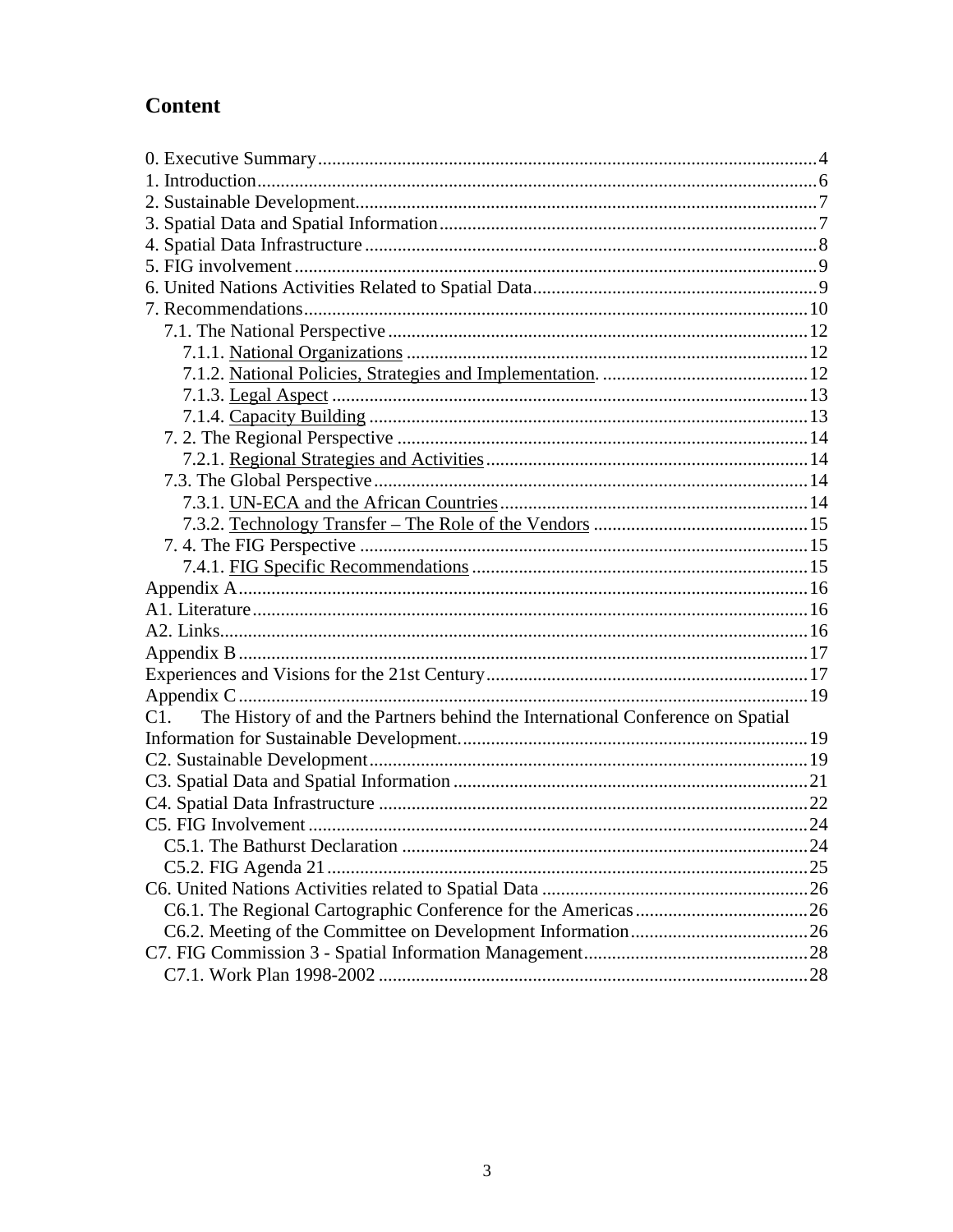## **The Nairobi Statement on Spatial Information for Sustainable Development**

## **Executive Summary**

The objectives of the Nairobi Conference on Spatial Information for Sustainable Development /10/ were to:

- Contribute to the international community's effort to advance the implementation of UN Agenda 21 (www.un.org/esa/sustdev) and the Habitat Agenda (www.unhabitat.org);
- Understand the role of the surveying community in implementing the Habitat Agenda;
- Urge governments and stakeholders to implement integrated land information management;
- Strengthen and promote the relevant information to support FIG Agenda 21.

The conference recognized, against a background of presentations and discussions and the outcome from other international conferences, workshops and taskforces, that development and implementation of a National Spatial Data Infrastructure is a prerequisite for promoting Sustainable Development.

The conference also recognized that although every National Spatial Data Infrastructure (NSDI) is different due to a variety of cultural, social and economic factors unique within each country, there are a significant number of common elements that can be shared.

It is recognized that a key success factor of implementing NSDI is the management of information as an asset, as in the case with finance and human resources. Mature NSDIs are complex solutions involving a number of stakeholders. However, those who have a NSDI have started with clear short-term objectives and corresponding simple solutions. The use of Spatial Information to support Sustainable Development will only be achieved if solutions start with realistic objectives and grow incrementally through political and market needs.

Many of the key infrastructure requirements of NSDI, e.g. pervasive telecommunications and internet access are not widely available in some countries, this limits the applicability of leading edge NSDI technical solutions. Vendors are encouraged to understand the needs of developing countries and design and market appropriate technical solutions.

NSDIs are underpinned by effective partnerships and co-operation amongst a wide variety of multi-disciplinary stakeholders in public and private sectors and the end user communities.

Countries are encouraged to form appropriate policy and institutional frameworks and facilitate co-operation amongst stakeholders. The creation of a 'proof of concept application' can be used to gain and continue political support whilst feeding into the formulation of NSDI policy and strategy.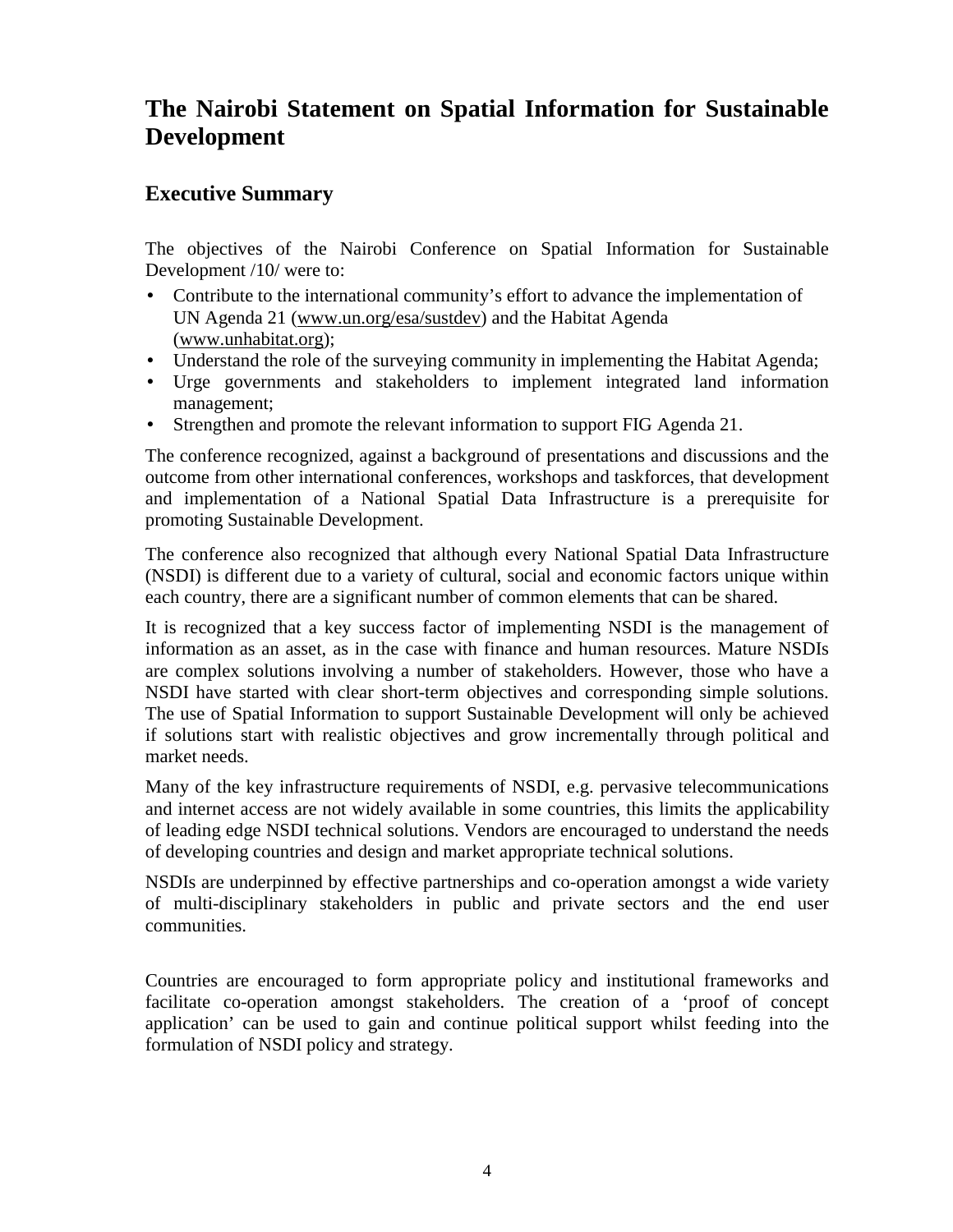Special attention should be given to the following recommendations:

- African countries are encouraged to form National NSDI Steering Groups to formulate appropriate policy and institutional frameworks and facilitate co-operation amongst the stakeholders.
- African countries are encouraged to design solutions that start with realistic objectives and grow incrementally through political and market needs.
- African countries are recommended to establish regional co-operation through joint initiatives that require regional information management to support common interests.
- The Commission on Developing Information (CODI) proposal for UN-ECA to establish a Permanent Committee for NSDI in Africa is strongly supported.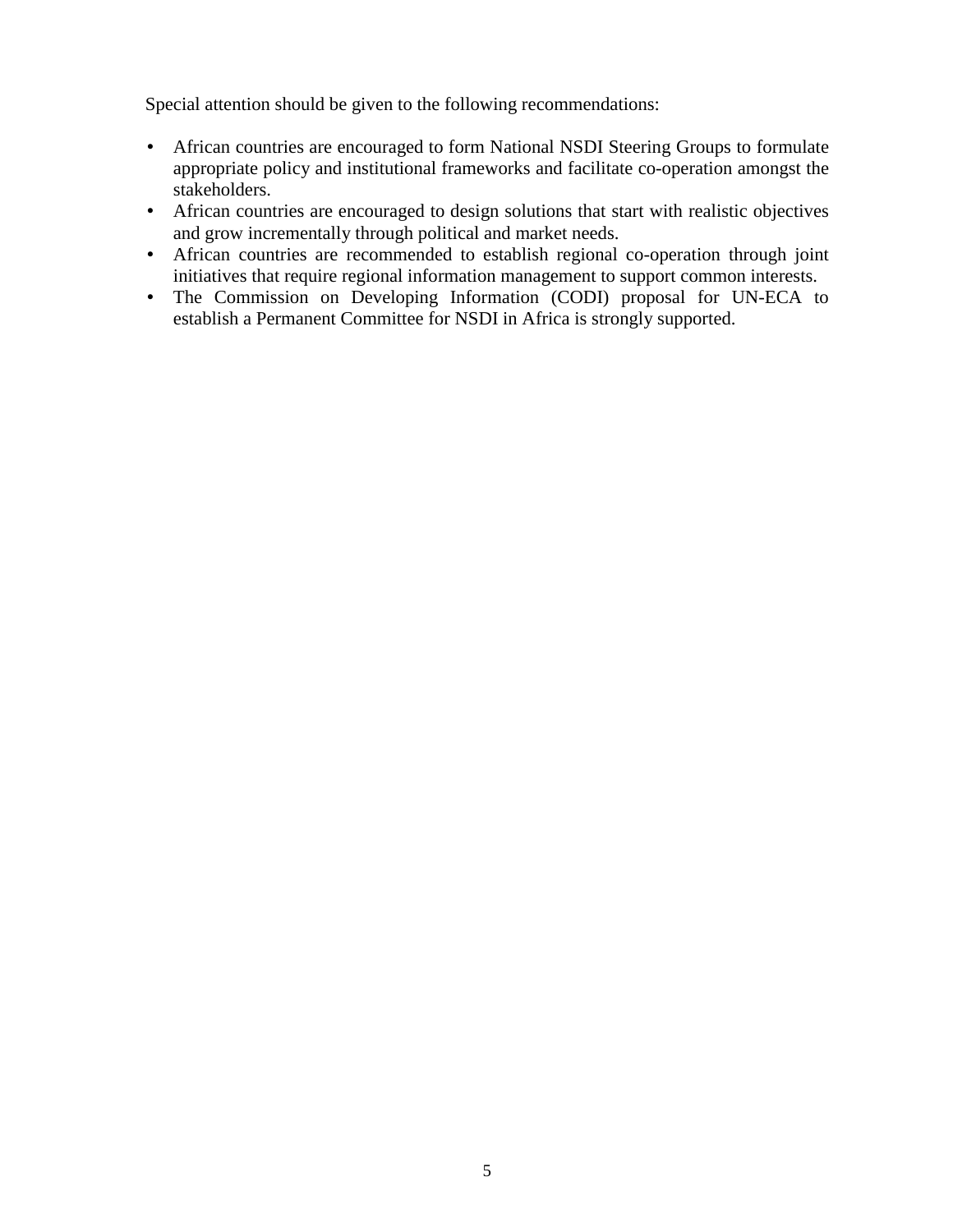## **1. Introduction**

This publication, which includes the conference recommendations, is intended to support politicians, senior managers and professional organisations by providing greater understanding of the need for National Spatial Data Infrastructures (NSDI) so that Spatial Data and Information can support the implementation and maintenance of Sustainable Development effectively.

A major part of data and information necessary for Sustainable Development refers a particular geographical location somewhere on the Earth. Data and information with a reference to a specific location is called Spatial Data and Spatial Information respectively. Spatial Data and Information is strategically important to decision makers at all levels as it affects a major part of all human decision-making.

The information requirements for supporting Sustainable Development involve the integration of a number of different types of data from diverse sources, including: land administration, socio-economic, environment, and development. Through common spatial referencing standards enforced by NSDI, these data can be interchanged and integrated to encourage a more holistic approach to decision making involved in Sustainable Development.

The information requirements for managing Sustainable Development require datasets to be available locally, nationally, regionally as well as globally. There is therefore a need to create a 'vertical information highway' to allow transaction based information to be generated through administrative activities at the local level, e.g. land registration, to be aggregated through the local – national – regional and global levels. This approach to recycling information through different levels of Spatial Data Infrastructures will ensure that datasets are current and compatible. The Spatial Data Infrastructures can be the 'land information engine' to support this vertical information highway.

Mature NSDI's are complex solutions involving a number of stakeholders. However, those who have a NSDI have started with clear short-term objectives and corresponding simple solutions. The use of Spatial Information to support Sustainable Development will only be achieved if solutions start with realistic objectives and grow incrementally through political and market needs. The concept of Sustainable Development is much more than "protection of our environment". It has essential social and financial dimensions and the fundamental principle to secure decent conditions of life for the future generations must never be forgotten.

It is our duty to promote a Sustainable Development. We need to be considerate and we need to have a breadth of view. We can form a general view by monitoring the development and continuous analyse the results. Information technology is indispensable but Spatial Data, Information and Knowledge is a prerequisite.

Spatial Information and Knowledge Management will be in focus in the years to come. Spatial Information Managers and responsible politicians will become the main catalysts in the development, implementation and maintenance of the necessary Spatial Data Infrastructures.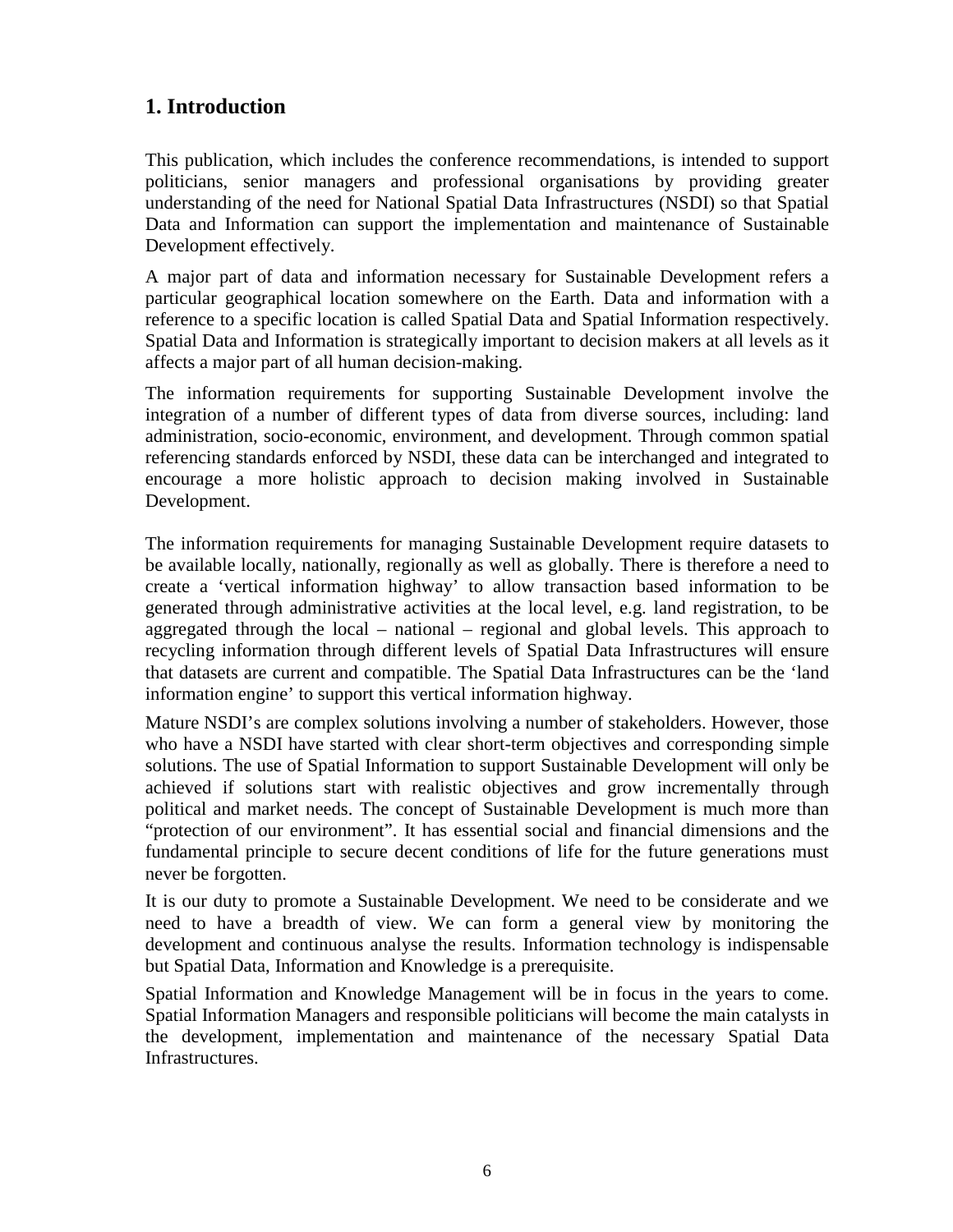Guidance to the reader: Chapters 3-6 provide an introduction to Sustainable Development, Spatial Data and Information, Spatial Data Infrastructure and some related international events. Further details about these topics are available in Appendix C. Chapter 7 contains the recommendations. References to literature and links are in Appendix A. The outcome of the Commission 3 Annual Meeting 2000 is in Appendix B.

## **1. Sustainable Development**

Development is the managed process of change designed to improve the conditions of members of a society. Sustainable Development implies that this process should balance the exploitation of resources, the direction of investments and the advancement of technology in a manner that affords the same opportunity to future generations /C2/.

The sustainable exploitation of environmental resources requires

- Data to be available, up-to-date, reliable and usable indicating the quality, quantity and spatial location of the various resources and the size and spatial distribution of the population who depend on these resources;
- The availability of tools to support the transformation of data into understandable information for decision-makers, from national and international levels to grassroot levels;
- Rethinking of both inter-organisational and intra-organisational relations in order to improve the use of common data and the reuse of data.

Almost all objects like roads, lakes, rivers, settlements, pollutions, citizens, etc, in our environment have a reference to a specific location, called *a spatial reference.* In the same way every change in or influence on our environment has a reference to a specific location.

The spatial reference is a "main key" in the transformation of data into information. Often the lack of availability, quality and coherence, means that the standardization and accessibility of spatial data is a serious hindrance for this transformation, and in that way a barrier for the implementation of Sustainable Development.

## **2. Spatial Data and Spatial Information**

Spatial Data is data with a direct or an indirect geographic reference to the surface of the earth. A co-ordinate and an address are examples of a direct reference whereas the relation between the discharge of polluted water and the location of the property where the source of pollution is situated could be an example of an indirect reference. Combining data from one or more different sources creates information. More than 80% of all information in society has a spatial reference. /C3/

Spatial Data and Information is an indispensable part of the basic infrastructure of an individual country, as are roads, hospitals and schools. Spatial Data and information is strategically important to decision-makers at all levels. Like other infrastructure elements the establishment and maintenance of data implies high costs and lengthy implementation time.

Unlike other resources, Spatial Data does not suffer any wear and tear from repeated use. Reusing of data increases the possibilities for improving the quality of the content of data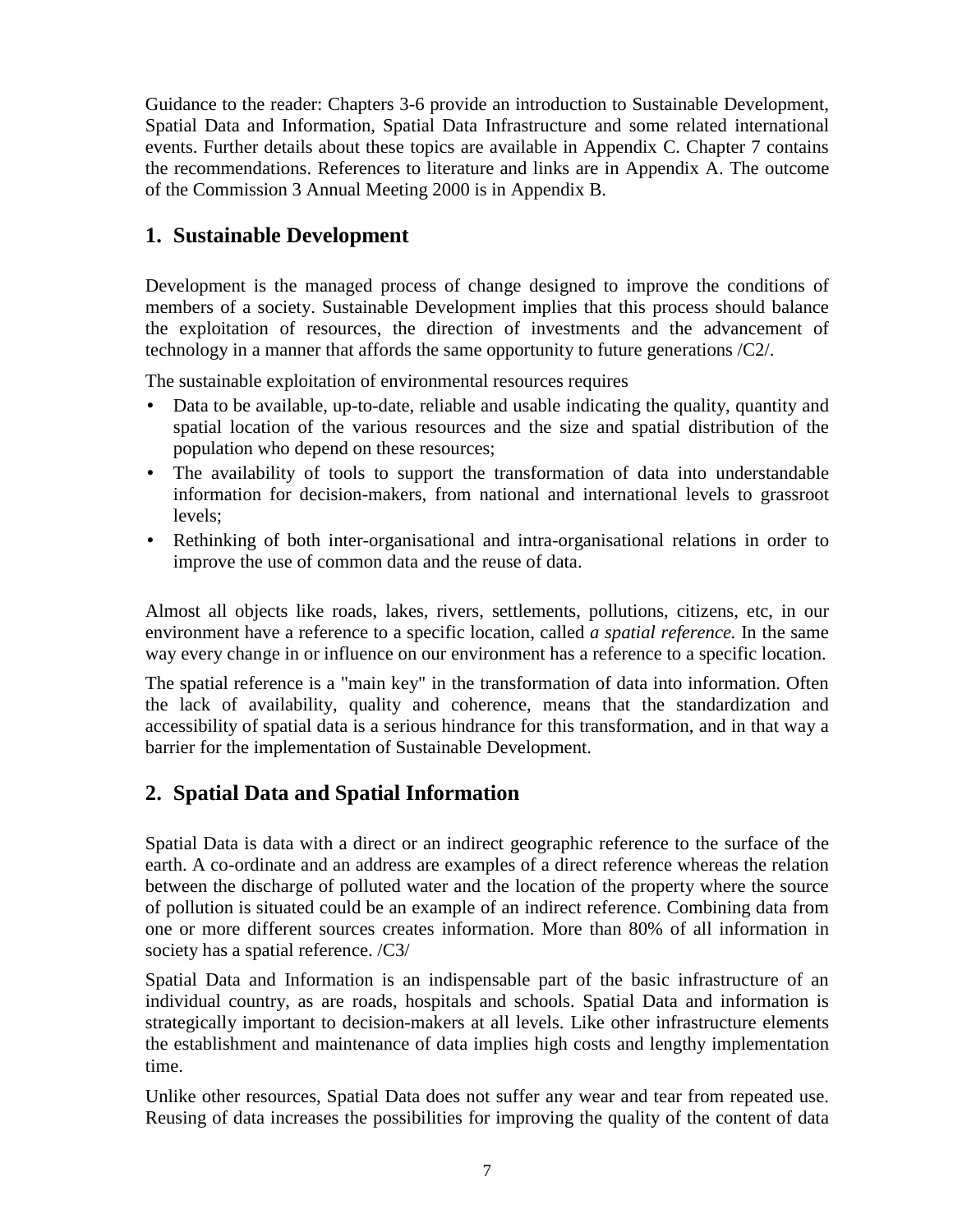collections. The real benefit of investments in Spatial Data increases dramatically with the multiple use of data.

Provided that data are based on a common spatial reference system with Geographic Information Systems (GIS) it becomes possible to integrate, analyse, model and visualize spatial data from the different sources on the local as well on the national and international level.

Management of Spatial Data, Information and knowledge is a key element in the processes which lead to users of Spatial Data and Information having a better overview of both simple and complex problems and which give users the possibility to create comprehensible and thus acceptable solutions and/or compromises**.** Consequently *Spatial Information and Knowledge Management* becomes an important discipline in both developed and developing countries and in countries in transition.

## **3. Spatial Data Infrastructure**

Regardless of the stage of development, there are innumerable very different applications for spatial information for instance:

- Transportation infrastructure in a region;
- Health-monitoring programmes;
- Cadastre and land management.

The variety of applications implies a need for co-operation between the primary user (the owner of the data) and other possible users on standards, common data models, object definitions, common, keys, availability, copyright, prizing models, etc. There is a need for development and implementation of a *Spatial Data Infrastructure* based on a holistic approach comprising organisational, political and technical matters. /C4/

In 1994 the Federal Geographic Data Committee defined a National Spatial Data Infrastructure (NSDI) as*: the technology, policies, standards, and human resources necessary to acquire, process, store, distribute, and improve utilization of geo-spatial data* /www.fgdc.gov/.

The information requirements for managing Sustainable Development require datasets to be available locally, nationally, regionally as well as globally. There is therefore a need to create a 'vertical information highway' to allow transaction based information to be generated through administrative activities at the local level, e.g. land registration, to be aggregated through the local – national – regional – global levels. This approach to recycling information through different levels of Spatial Data Infrastructures will ensure that datasets are current and compatible.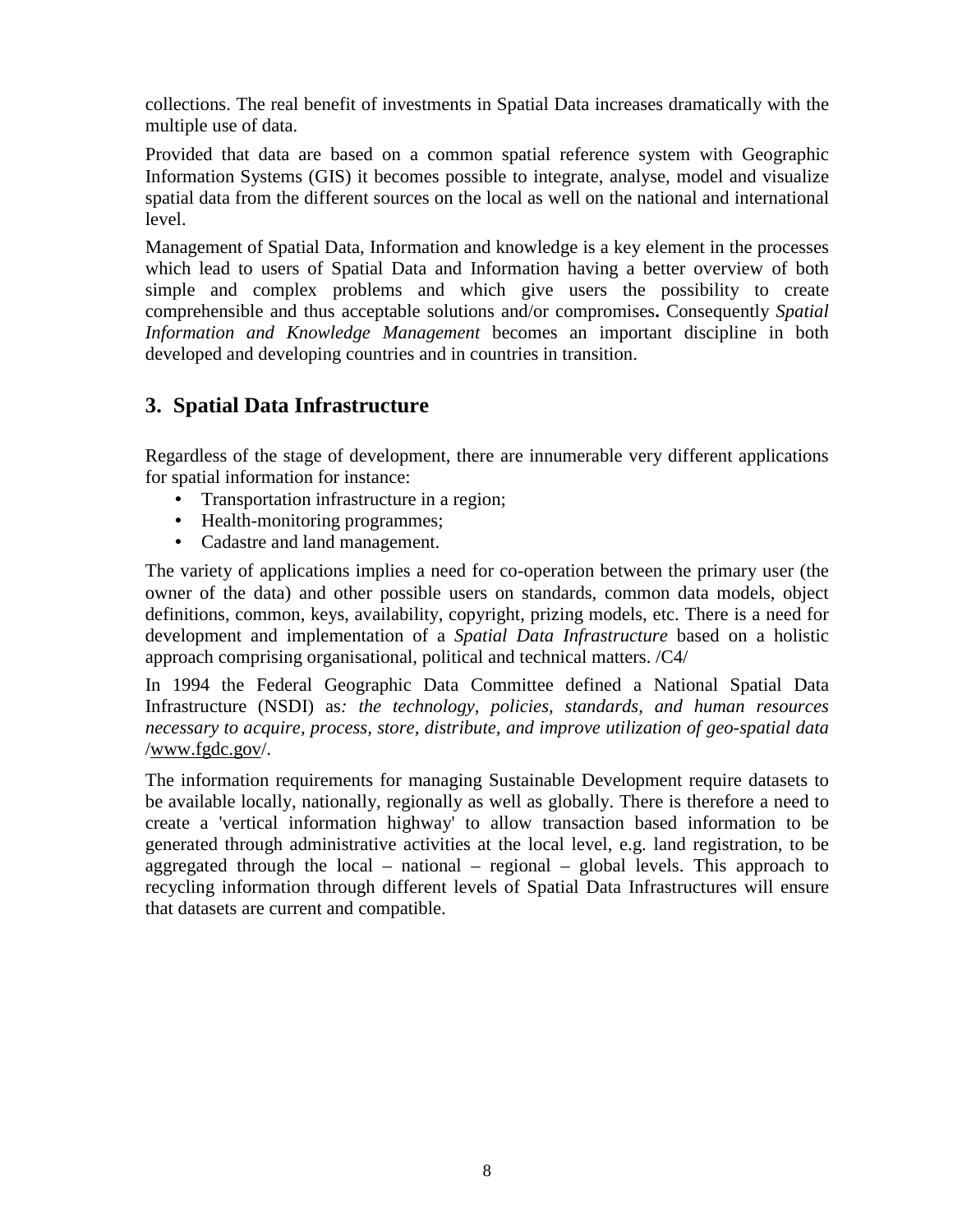

The development and implementation of a Spatial Data Infrastructure for a nation or a region is the prerequisite for a sustainable future where:

- Data collected and maintained by one administrative unit are available for other users;
- Data from different sources can be combined in seamless models without loss of information;
- Dissemination, modelling and visualization are based on international standards.

## **4. FIG Involvement**

The member associations behind FIG as well as the individual surveyors are involved in activities being or becoming important for Sustainable Development in the different regions of the world. Therefore FIG is constantly engaged in the issue. /C5/

In 1999 the FIG Commission 7, in close cooperation with UN organisations and the World Bank, held the workshop on "*Land Tenure and Cadastral Infrastructures for Sustainable Development"* in Australia. The outcome of the workshop, "The Bathurst Declaration on Land Administration for Sustainable Development" /5/, is primarily devoted to issues relevant for the administration of land. The declaration points out the need for Spatial Data and Information, and the need for a land information infrastructure. A land information infrastructure is a subset of a Spatial Data Infrastructure.

In 2001 the FIG General Assembly adopted the proposal "FIG Agenda 21 – Agenda for implementing the concept for Sustainable Development in the activities of the International Federation of Surveyors and its member associations" /6/. The main findings call attention to the fact that promotion of Sustainable Development demands formulation of a Spatial Data Infrastructure.

## **5. United Nations Activities Related to Spatial Data**

In 2001 the United Nations arranged two regional conferences addressing topics related to spatial information /C6/.

*The Seventh United Nations Regional Cartographic Conference for the Americas* was held in New York 22-26 January 2001 /7/ and /11/.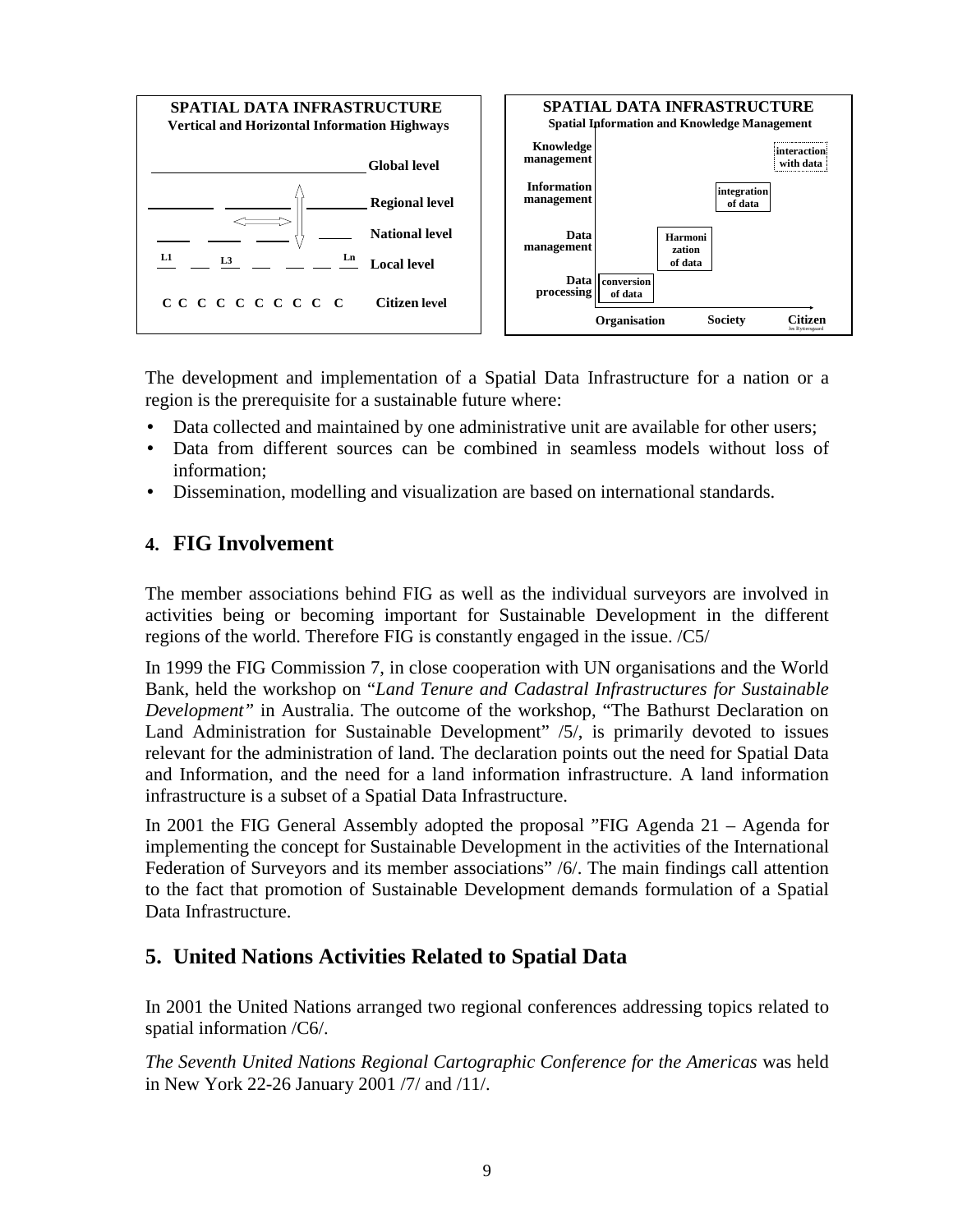Spatial Data Infrastructure is mentioned in most of the 10 resolutions adopted by the conference. Resolution no 7 is explicit about "Implementation of National Spatial Data Infrastructures in the Americas". The conference recommends:

- That the member states share experiences and address common needs and interests within the Americas and with other regions of the world, through the Permanent Committee on Spatial Data Infrastructure for the Americas (established in the year 2000);
- That all countries of the Americas embrace the concept of NSDIs and develop implementation strategies that support regional and global SDI initiatives while meeting national objects*.*

*The Second Meeting of the Committee on Development Information (CODI-2)* arranged by the United Nations Economic Commission for Africa (UN-ECA) was held in Addis Ababa 4-7 September 2001. /8/

The Development Services Division of UN-ECA had prepared a position paper: "The Future Orientation of Geoinformation Activities in Africa" /9/. The aim of the paper was "To raise awareness of African governments on the importance of geographic information*…"*. The paper, which contains very valuable information about and examples on topics related to Spatial Information was endorsed by the meeting.

The Committee on Development Information recommends:

- That the member states give priority to the establishment of Spatial Data Infrastructures;
- That mechanisms be immediately set in motion by African countries to develop the national GI policy as an integral part of the National Information and Communication Policies;
- That African countries should develop appropriate institutional, legal and technical framework to integrate land administration and topographic programmes within the context of a wider national strategy for Spatial Data Infrastructure;
- That African countries should follow, with appropriate adaptions, the model policy guidelines presented in ECA's position paper on Future of GI activities in Africa;
- The establishment of a permanent committee on SDI's for Africa to promote the coordinated establishment of SDIs in African countries and to facilitate the establishment of a regional Spatial Data Infrastructure and the African Regional Database;
- That regional SDIs should be established to meet the wish for regional applications.

## **7. Recommendations**

In the light of the recommendations from international and regional conferences, workshops and task forces it was obvious to focus the outcome of the Nairobi Conference on how to implement Spatial Data Infrastructure on national and regional levels.

The recommendations are based on the different presentations, on the results from the discussions in plenary and on experiences from former Commission 3 activities /B/.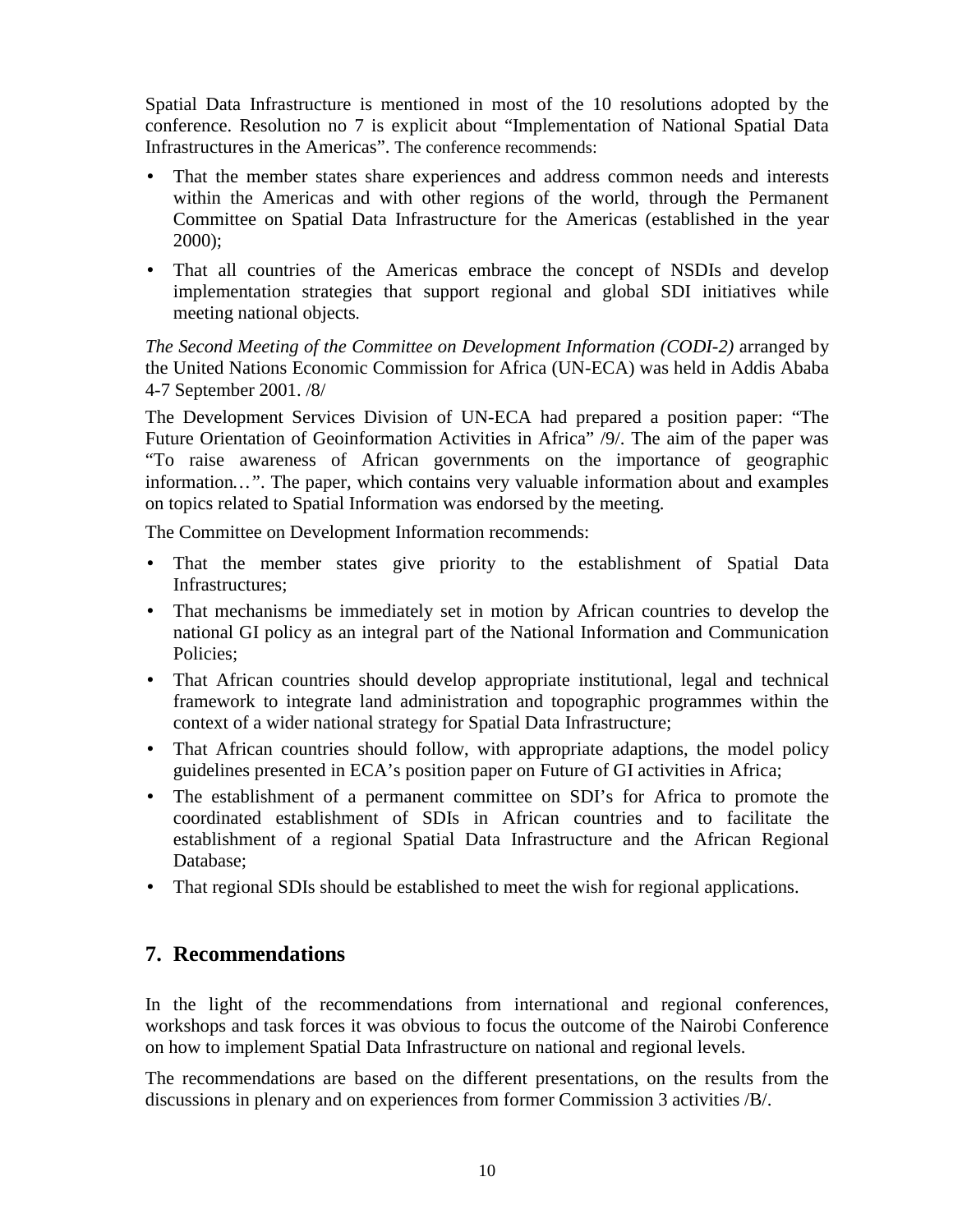The recommendations are designed to provide a practical way forward to create a National Spatial Data Infrastructure to support Sustainable Development. In addition two FIG specific recommendations are formulated.

The recommendations on Spatial Data Infrastructure are split up in three groups:

- The National Perspective;
- The Regional Perspective;
- The Global Perspective.

The three groups are divided in subgroup as follows:

- The National Perspective:
	- National Organizations;
	- National Policies, Strategies and Implementation;
	- Legal Aspects;
	- Capacity Building.
- The Regional Perspective:
	- Regional Strategies and Activities;
- The Global Perspective:
	- UN-ECA (www.uneca.org) and African Countries;
	- Technology Transfer The Role of the Vendors;

The inter-relationship between the recommendations is shown in the figure below.

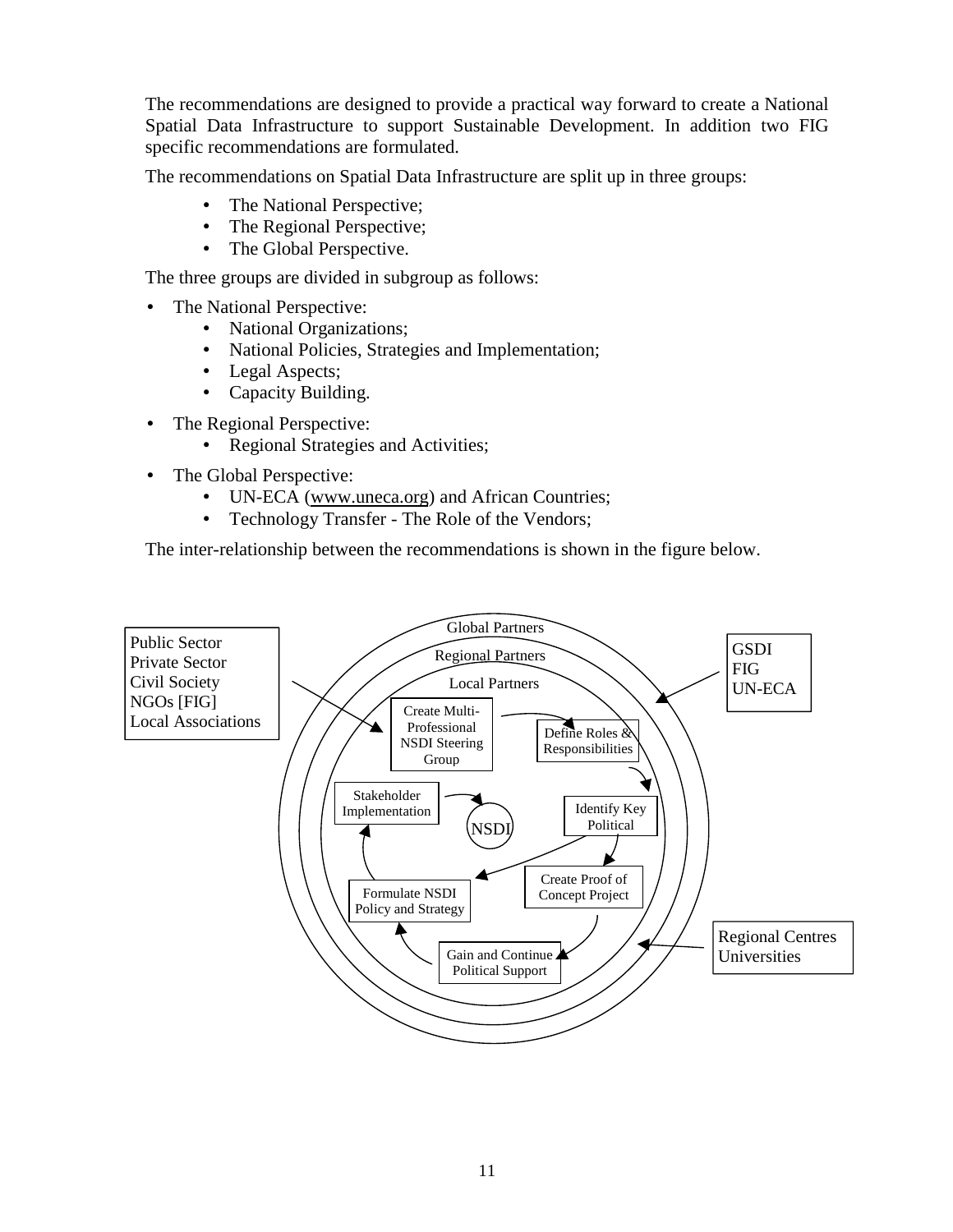## **7.1. The National Perspective**

## *7.1.1. National Organisations*

- 1. National Spatial Data Infrastructures (NSDIs) are underpinned by effective partnerships and co-operation amongst a wide variety of multi-disciplinary stakeholders in the public and private sectors and the end user communities. African countries are encouraged to form National NSDI Steering Groups to formulate appropriate policy and institutional frameworks and facilitate co-operation amongst the stakeholders. These National Steering Groups should involve end user representation.
- 2. Experiences from those countries that have embarked on the NSDI process indicate that roles and responsibilities amongst the stakeholders are clarified at an early stage. African countries are recommended to clarify the lead role and the responsibilities and roles amongst the other stakeholders – this will be an initial activity of the National NSDI Steering Group.
- 3. It is recognised that the rapid implementation of a NSDI must embrace all available resources within a country. This will be best achieved through partnerships between the public and private sectors.

Countries are encouraged to involve all sectors in implementing a NSDI and ensure that appropriate business models are agreed to support these partnerships at an early stage.

## *7.1.2. National Policies, Strategies and Implementation*

- 4. It is recognised that every NSDI is different due to varying cultural, social and economic contexts within each country. However, there are a significant number of common elements that can be shared. Countries should avoid re-inventing these common elements.
- 5. It is recognised that complete policy and institutional frameworks do not have to be in place before implementation of a NSDI can begin.
- 6. It is recommended that a top down approach is combined with a pragmatic bottom up approach. Short term bottom up projects will provide valuable experience and through proof of benefits, convince further funding of NSDI.
- 7. It is recognised that a mature NSDI will be a complex solution involving a large number of stakeholders and user groups. From experience the most effective examples of NSDIs are those that have started with clear short term objectives with corresponding simple solutions.

African countries are encouraged to design solutions that start with realistic objectives and grow incrementally through political and market needs.

8. The success of a NSDI is dependent upon delivering products and services that are accepted and desired by the end users, both within Government and the private sector and citizens. This key objective will only be achieved if the requirements are clearly understood.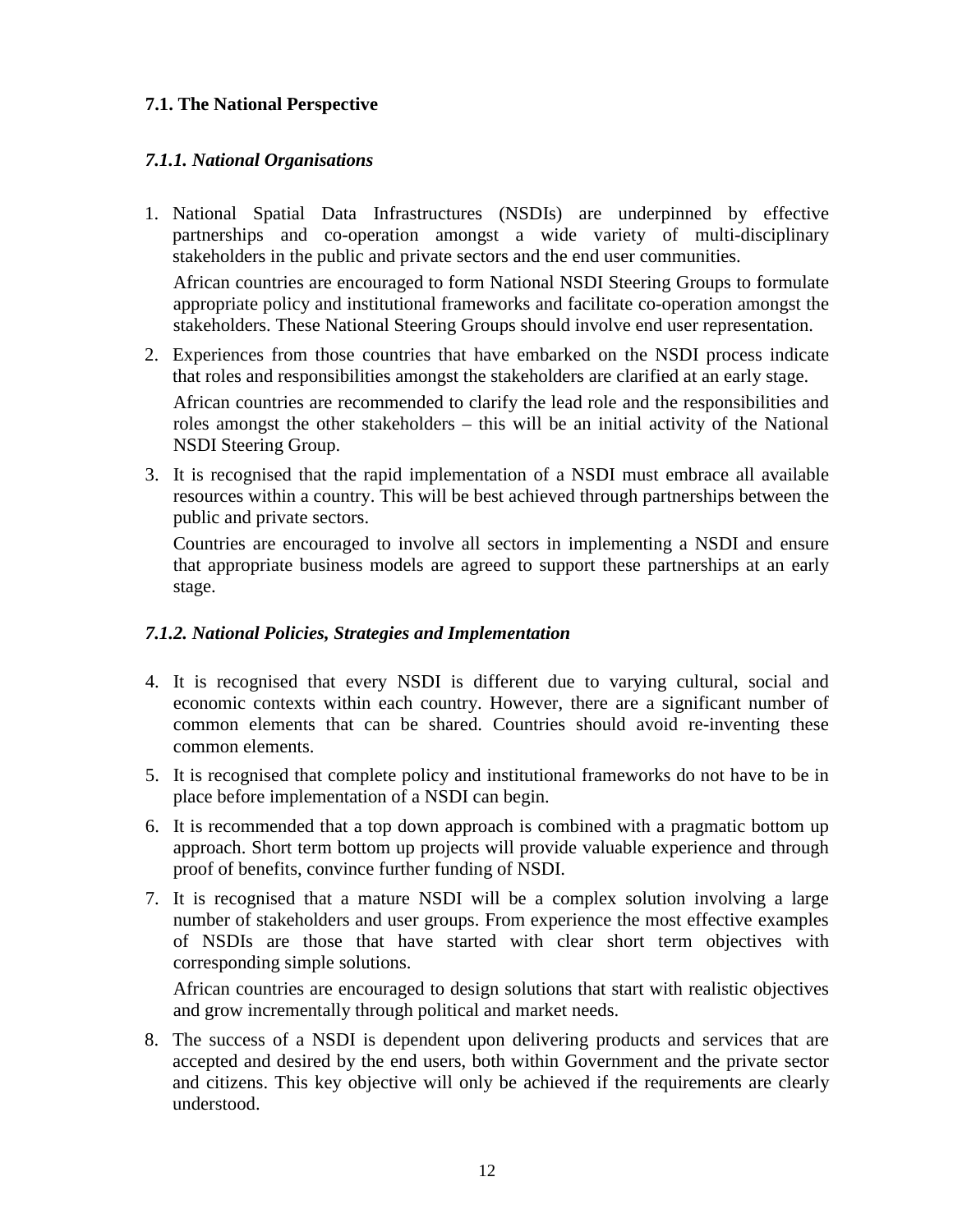African countries are encouraged to provide for end user needs and ensure that appropriate products and services are provided.

- 9. It is recognised that a key success factor of implementing a NSDI is the management of information as an asset, as is the case with finance and human resources. Countries are encouraged to adopt information as an asset and manage it appropriately, e.g. only capture data that is needed and can be maintained.
- 10. A NSDI requires a culture of data sharing to exist within a country. Although data may be accessible for the common good, the organisations providing data must in return receive a benefit for their contribution.

It is recommended that countries research the benefits associated with data sharing to encourage wide participation.

11. It is recommended that all countries establish unambiguous naming conventions as a key component of their NSDI, following the guidelines produced by the UNGEGN.

#### *7.1.3. Legal Aspect*

12. Experience has shown that issues associated with national security, data privacy and associated liability are potential show stoppers for NSDI initiatives.

African countries are recommended to establish legal frameworks to address these crucial legal issues as early as possible.

13. Although there will be significant benefits for the data producers and service providers, it is recognised that one of the main beneficiaries should be the citizen.

African countries are encouraged to formulate appropriate legislation to facilitate access to NSDI information and services by the citizen.

14. It is recognised that the benefits of an NSDI are significantly increased if it supports both niche and mass markets.

African countries are encouraged to ensure that the appropriate legislative business frameworks are established to facilitate support of mass markets.

#### *7.1.4. Capacity Building*

- 15. National organisations, with the support of FIG and sister organisations, are encouraged to organise regular Regional workshops to raise awareness and knowledge sharing of Spatial Information Management for Sustainable Development issues and solutions. This will be a significant contribution to capacity building.
- 16. African countries are encouraged to provide continuous capacity building. If this is applied at the management level then this will be a significant contribution to institutional building.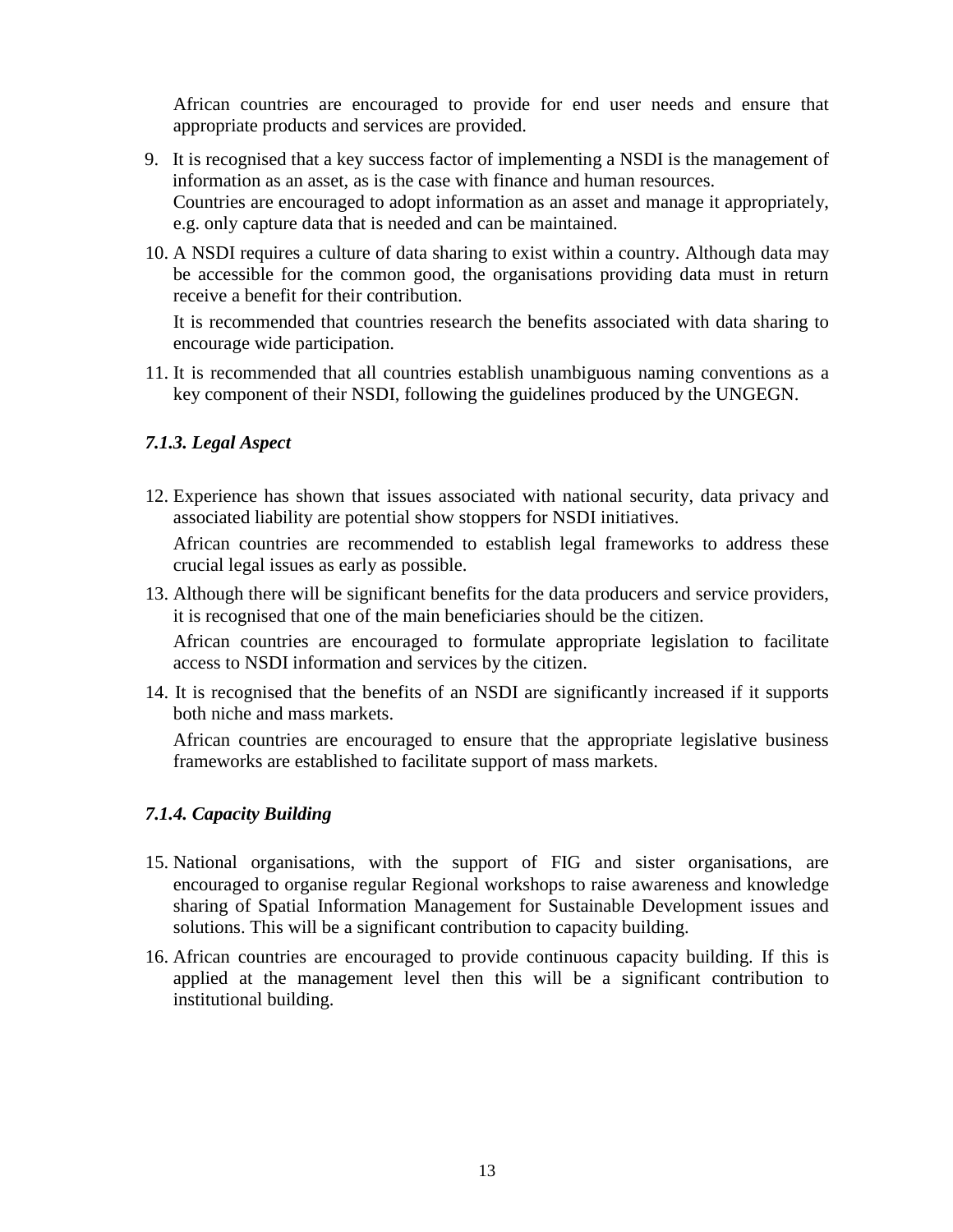#### **7. 2. The Regional Perspective**

#### *7.2.1. Regional Strategies and Activities*

- 17. It is recommended that African countries establish regional co-operation through joint initiatives that require regional information management to support common interests. This will encourage knowledge sharing and ensure common standards are implemented.
- 18. It is recommended that existing regional centres of excellence in Spatial Information review their current services in the context of the NSDI agenda and ensure that appropriate services are provided to encourage the establishment and support of NSDIs.
- 19. Universities within Africa should be encouraged to work with the local survey associations in the provision of Continuing Professional Development.

#### **7.3. The Global Perspective**

#### *7.3.1. UN-ECA and the African Countries*

20. The Permanent Committee for NSDI in the Pacific and South-East Asia has been successful in promoting co-operation amongst the participating nations. The Commission On Developing Information (CODI) proposal for UN-ECA to

establish a *Permanent Committee for NSDI* in Africa is strongly supported.

21. It is recommended that a *Forum of Education and Training* is established as a subgroup under the Permanent Committee for NSDI in Africa focussed on the sharing of Education and Training resources and experiences.

22. Land administration in Africa faces specific, but common elements, e.g. variety of indigenous right, informal settlements, in relation to statutory tenure arrangements. It is recommended that African countries share knowledge and experiences and develop guidelines within the framework of UN-ECA by the creation of a *Forum of Land Administration* as a sub-group of the Permanent Committee for NSDI for Africa.

23. Land administration systems provide important foundation data for NSDI.

The Forum of Land Administration is recommended to identify the institutional and operational conditions for successful land administration in Africa.

24. As land tenure in Africa is varied, a good understanding of the concepts of land tenure and its impact on registration is important.

The Forum of Land Administration is recommended to aim for a concerted research effort on this subject.

25. It is recognised that ISO (www.iso.org) and the Open GIS Consortium www.opengis.org produce data and interoperability standards that should be adopted by NSDI stakeholders.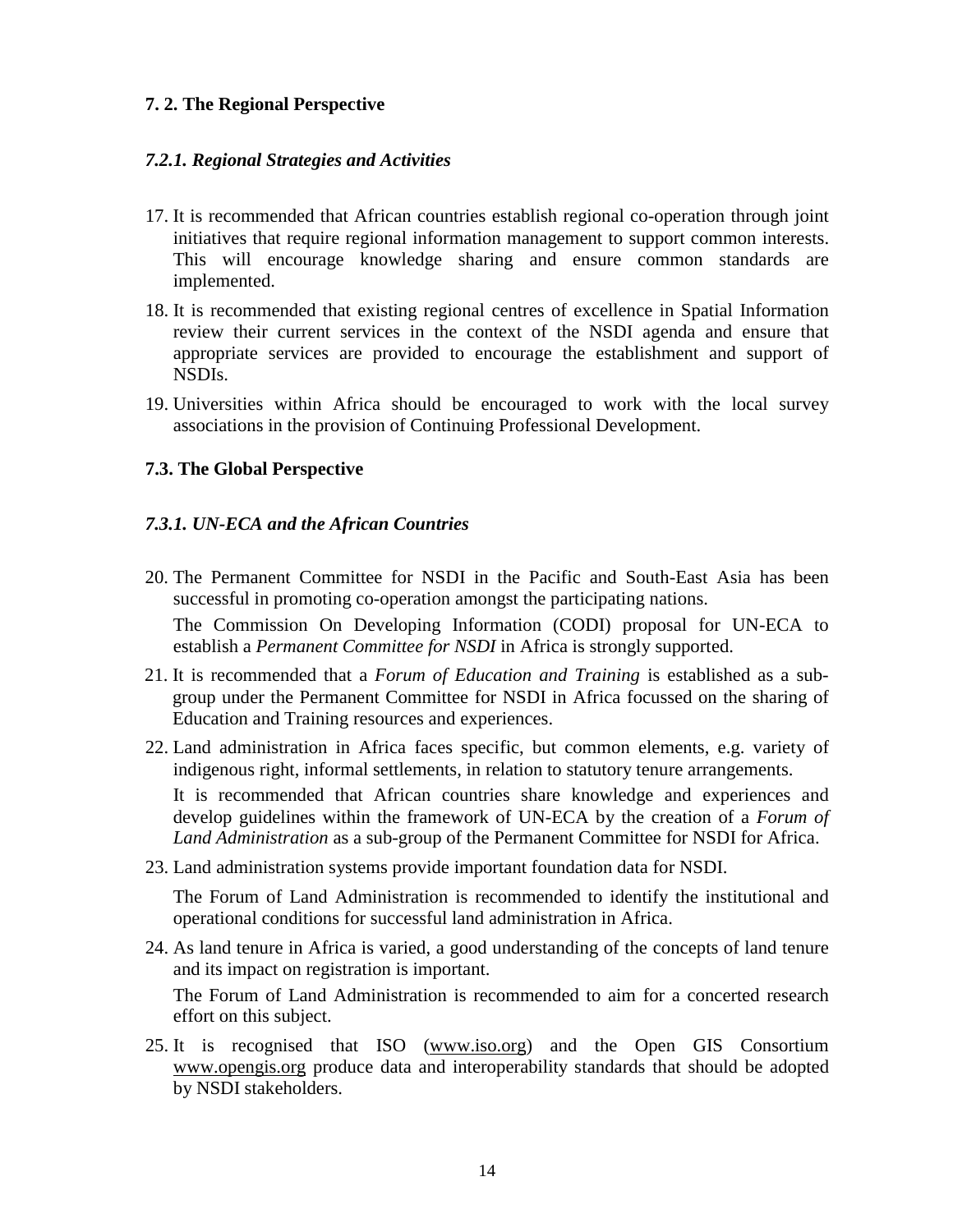It is recommended that UN-ECA produce best practice guidelines providing NSDI implementors with practical advice on how to effectively implement these essential standards.

#### *7.3.2. Technology Transfer – The Role of the Vendors*

26. It is recognised that the majority of NSDI implementors within Africa have limited opportunity to be exposed to the technical options available to build NSDI.

Vendors are encouraged to support a new approach to technology transfer in Africa.

27. It is recognised that many of the key infrastructure requirements of NSDI, e.g. pervasive, effective telecommunications and Internet access, are not widely available in Africa. This limits the applicability of leading edge NSDI technical solutions in Africa. Vendors are encouraged to understand the needs of African countries and design and market appropriate technical solutions.

## **7. 4. The FIG Perspective**

## *7.4.1. FIG Specific Recommendations*

- 28. There is a need for co-operation by FIG (www.fig.net) Ad hoc Commission on construction economic and management with other international and regional cost management associations, for research into cost management and community based driven organisational models for low cost housing and the publication of the results for dissemination.
- 29. There is a need for FIG to establish a Cross Commission Working Group to harmonise land management and planning issues with construction and cost management of low cost housing delivery with holistic requirements and within the framework of FIG Agenda 21.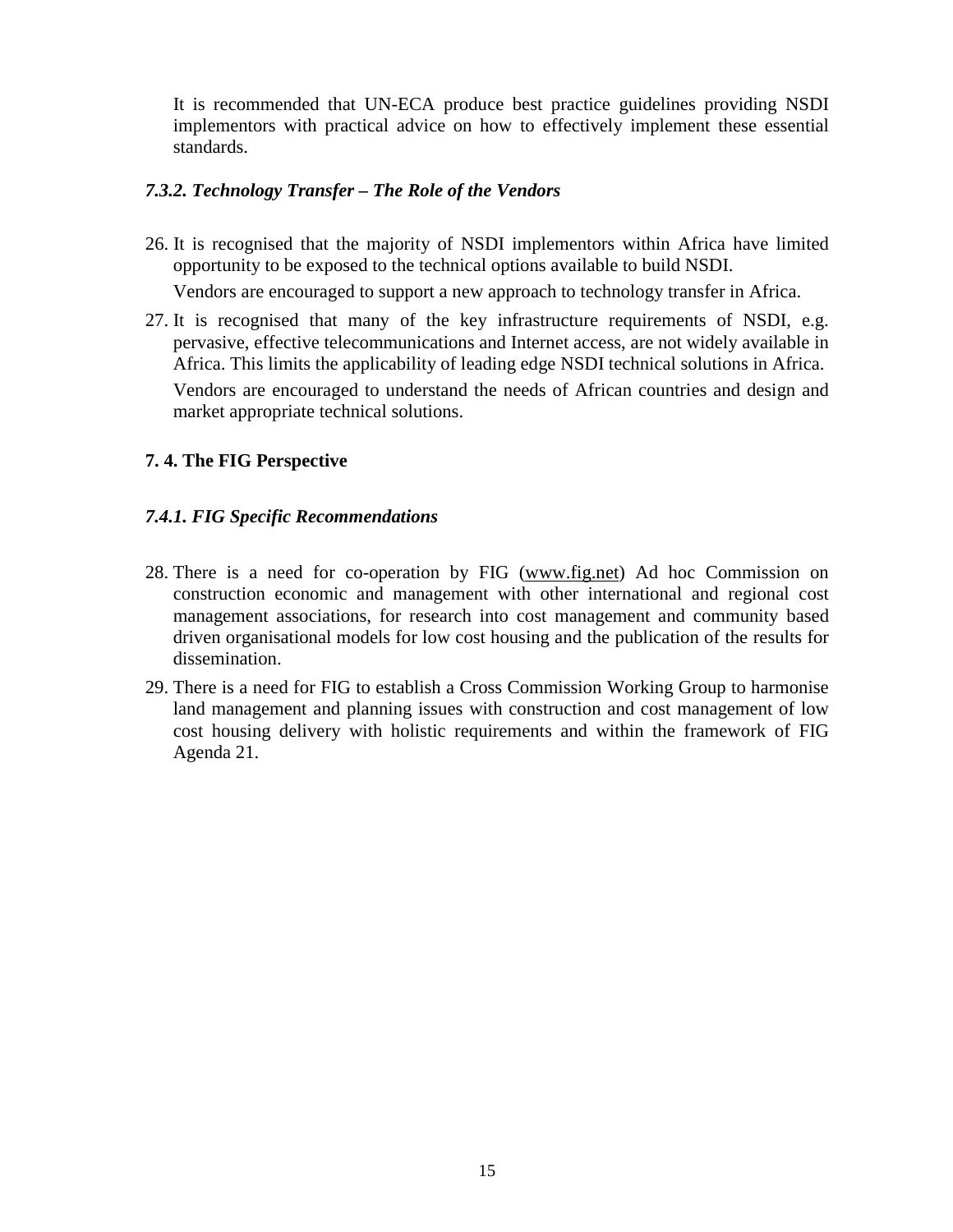## **Appendix A**

## **A1. Literature**

- $/1$ : Al Gore: The Digital Earth: Understanding our Planet in the  $21<sup>st</sup>$  Century. Given at the California Science Center, Los Angeles, California, on January 31, 1998.
- /2/: The Longman Dictionary Of The English Language. Harlow, UK. Longman.
- /3/: Jes Ryttersgaard: Spatial Information Management Supporting Sustainable Development, Proceedings from Commission 3, The FIG Congress in Brighton, England. 1998.
- /4/: Jes Ryttersgaard and Stig Enemark: From GIS to Geographic Information Management, Organisational and Educational Impacts. GIS/LIS For Sustainable Development - GIS/LIS For The Future.FIG Commission 3 Seminar, 28 - 30 October 1996, Copenhagen, Denmark.
- /5/: The Bathurst Declaration on Land Administration for Sustainable Development. FIG Publication No 21, December 99. / www.fig.net /
- /6/: FIG AGENDA 21, FIG Publication No 23, February 2001. / www.fig.net /
- /7/: Seventh United Nations Regional Cartographic Conference for the Americas, New York, 22-26 January 2001. Report of the Conference (E/CONF.93/3)
- /8/: Report of the Sub-Committee on Geoinformation, Committe on Development Information, United Nations Economic Commission for Africa, 2001. /www.uneca.net/
- /9/: The Future Orientation on Geoinformation Activities in Africa, A position Paper. Development Information Services Division (DISD), United Nations Economic Commission for Africa, 2001. / www.uneca.net /
- /10/: International Conference on Spatial Information for Sustainable Development, Nairobi, Kenya, 2-5 October 2001. / www.fig.net /
- /11/: Spatial Information Management in the  $21<sup>st</sup>$  Century, Robert Foster, Matt Higgins, Jes Ryttersgaard, FIG 2001 / www.fig.net /

## **A2. Links**

- a) The SDI Cookbook, version 1.1 15 May 2001: www.intl-interfaces.net/cookbook/WMS/
- b) Open GIS Consortium Web Mapping Testbed Public Page: www.opengis.org/wmt/index.htm
- c) Open GIS Consortium Interoperability Program Page: ip.opengis.org
- d) Web Map Server Interfaces Implementation Specification Revision 1.0.0: www.opengis.org/techno/specs/00-028.pdf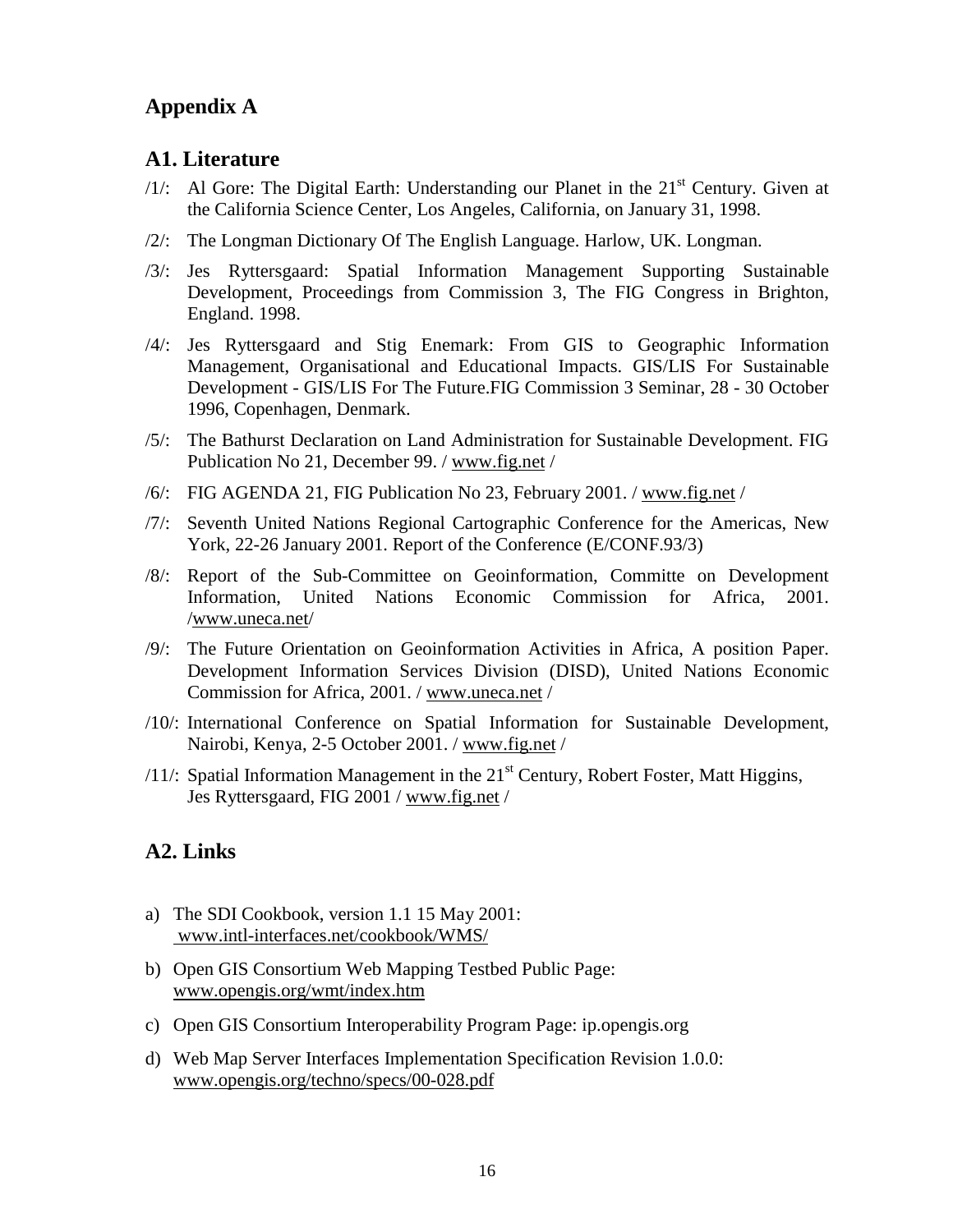## **Appendix B**

## **Spatial Information Management Experiences and Visions for the 21st Century**

## **Outcome of the Commission 3 – Annual Meeting and Workshop Athens, Greece, 4-7 October 2000**

## **Experiences**

- National Spatial Information Infrastructure (NSDI) is an Asset for all Nations in general. It should be considered as a key part of wider infrastructure assets such as roads, telecommunication networks etc.
- Establishing of a Spatial Information Infrastructure demands co-operation/partnership between the public and the private sectors and amongst the variety of professions involved.
- Given the complexity of existing institutional structures, one can expect conflicts when seeking co-operation in NSDI strategy formulation and implementation.
- NSDI can proceed even if a formal policy document [top down approach] does not exist. It is possible to proceed with certain operational level activities [bottom up approach] while the policy is being formulated. These activities can themselves drive and encourage policy.
- Every NSDI will be different, depending on cultural needs, social evolution, economic reality and national ambitions. The environmental framework and the market demand will shape the most appropriate SDI.
- NSDI policy must be flexible to address rapidly changing needs and wishes of the users and adapt to changing technologies.
- Varied applications and services through a project oriented approach will bring reality to the NSDI (GSDI). An over emphasis on data acquisition, without a market linked application, will not provide any momentum for further development.
- The potential values and benefits have to be demonstrated through large scale projects to encourage further investment.
- Currently, it is often difficult, or even impossible, for users to sensibly combine data from different sources.
- It is essential that users are involved in defining and testing the associated products and services.
- Visualisation, modelling and analysing activities will be the focus of value added services in the years to come.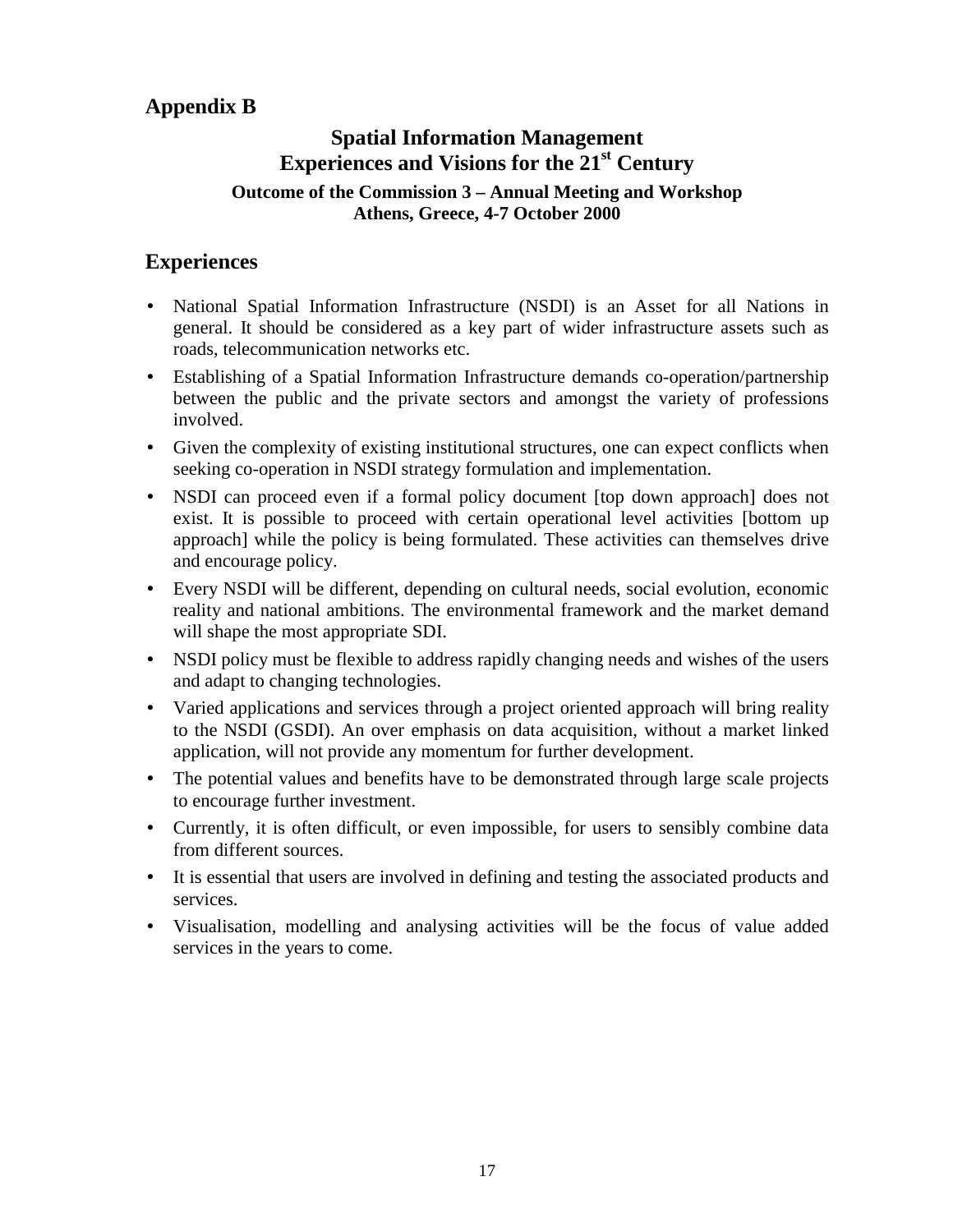## **Visions**

- Cadastral, topographic and thematic datasets should adopt the same overarching philosophy and datamodel to achieve multi-purpose data integration, both vertically and horizontally.
- To be able to integrate and share data we need to focus on research to understand and resolve different semantics in data.
- To be able to offer the different users [institutional as well as private] the full potential of spatial information independent of space and time, the full range of spatial data, actual as well as historical, should be made accessible and available
- Alternative possibilities for the presentation and interpretations of spatial information, including integration of knowledge, should be considered.
- The commercial and contractual frameworks for co-operation and the associated business models will be key issues in the further development of NSDI.
- To be able to adapt to the e-market rethinking of pricing, rights and access to data is necessary.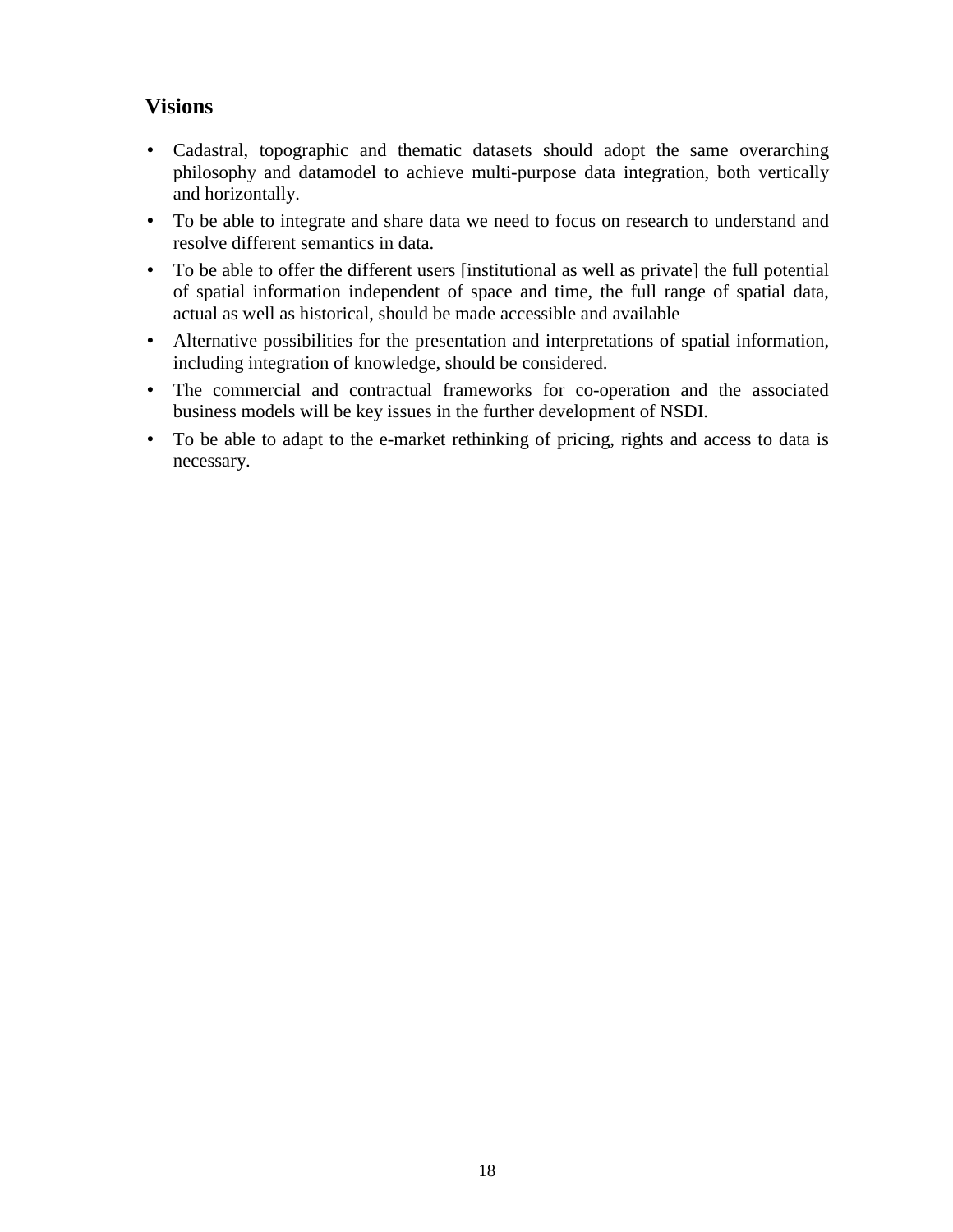## **Appendix C**

#### **C1. The History of and the Partners behind the International Conference on Spatial Information for Sustainable Development**

The International Conference on Spatial Information for Sustainable Development, held in Nairobi, Kenya 2-5 October 2001, was organised by the Institution of Surveyors of Kenya, the International Federation of Surveyors (FIG) and the UN-Habitat.

In June 1999 the United Nations Economic Commission of Africa (UN-ECA) had its first meeting of the Committee on Development Information (CODI). A resolution from the sub-commission on Geo-Informatics recommended FIG, ICA, ISPRS and UN-ECA in cooperation to hold seminars in 2000-2001 in Anglophone and in Francophone Africa.

In October 1999 FIG Commission 3, Spatial Information Management, decided to fulfil the CODI-resolution by having its annual meeting and a seminar/conference in an Anglophone African country in 2001.

The conference became a reality because of support and help from the main sponsors United Nations Environmental Program (UNEP), GEOMAPS and Institution of Quantity Surveyors of Kenya, the co-sponsors Metrocosmo Valuers Ltd, University of Nairobi, Intergraph Mapping and GIS Solutions, Swedesurvey AB and a number of companies and institutions who have contributed in one way or another. In addition the United Nations Economic Commission for Africa and United Nations Food and Agriculture Organization were active participants.

## **C2. Sustainable Development**

Development is the managed process of change designed to improve the conditions of members of a society. Sustainable Development implies that this process should balance the exploitation of resources, the direction of investments and the advancement of technology in a manner that affords the same opportunity to future generations.

The United Nations defines a sustainable society as one which: *meets the need of the present without sacrificing the ability of future generations to meet their own needs'*, and Sustainable Development is *'development that meets the needs of the present without compromising the ability of future generations to meet their own needs* (Brundtland 1992, 87).

The theme of the conference was strongly related to the international community's efforts to advance the implementation of the Habitat Agenda (paragraphs 76 and 114) as well as the implementation of important elements of Chapters 7,10 and 40 of the Agenda 21.

Habitat Agenda: Paragraph 76 (Action)

*To ensure an adequate supply of serviceable land, Governments at the appropriate levels and in accordance with their legal framework should: Develop and implement land information systems and practices for managing land, including land value assessment, and seek to ensure that such information is readily available;* Habitat Agenda: Paragraph 114 (Action)

*To develop and support improved and integrated land management, Governments at the appropriate levels, including local authorities, should: Develop integrated land information and mapping systems.*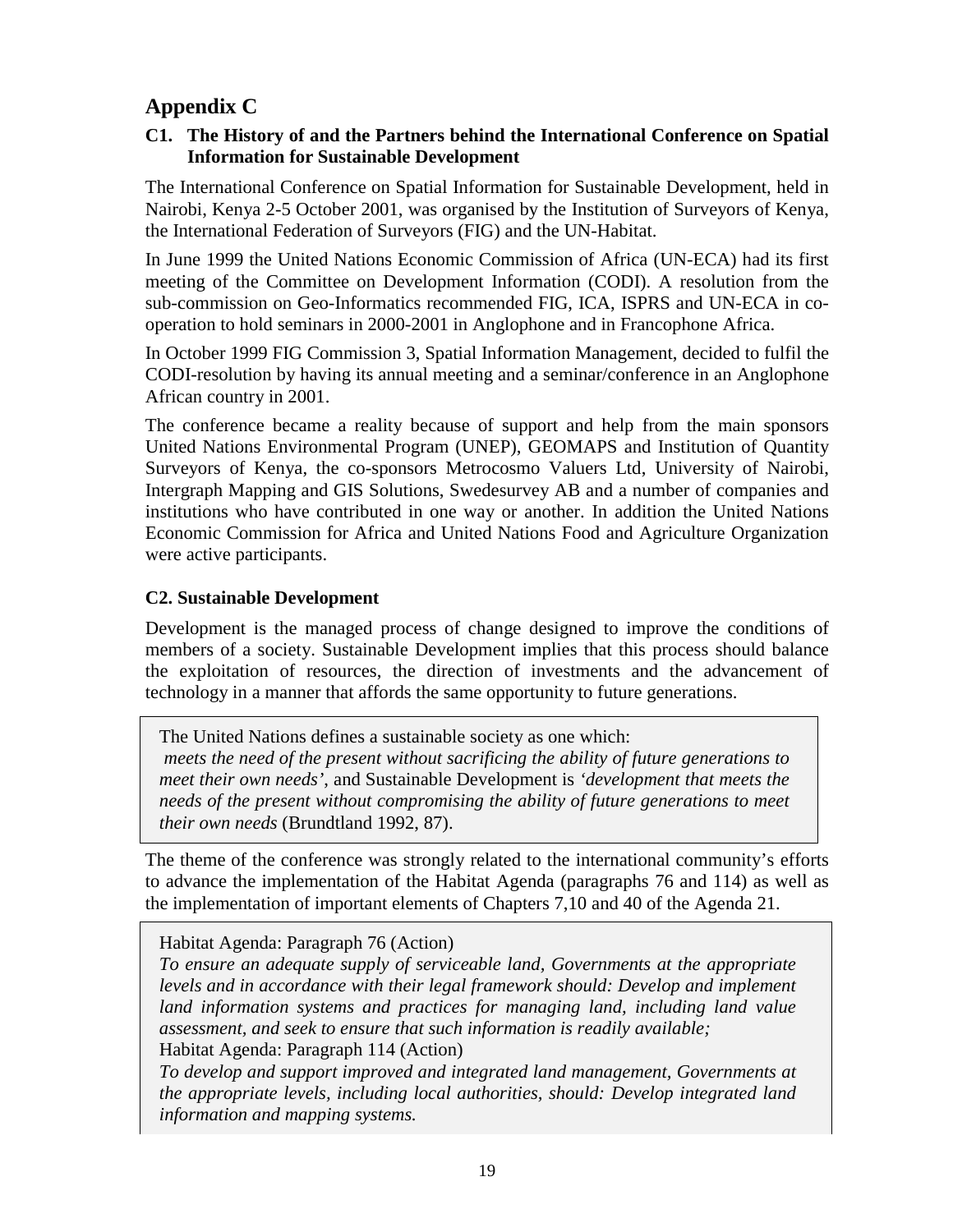United Nations Sustainable Development, Agenda 21 – Chapter 40

Information for Decision-Making

40.1. *In Sustainable Development, everyone is a user and provider of information considered in the broad sense. That includes data, information, appropriately packaged experience and knowledge. The need for information arises at all levels, from that of senior decision makers at the national and international levels to the grass-roots and individual levels*.

40.2. *While considerable data already exist, …., more and different types of data need to be collected, at the local, provincial, national and international levels, indicating the status and trends of the planet's ecosystem, natural resource, pollution and socioeconomic variables.*

*The gap in the availability, quality, coherence, standardization and accessibility of data between the developed and the developing world has been increasing, seriously impairing the capacities of countries to make informed decisions concerning environment and development.*

40.3. *There is a general lack of capacity, particularly in developing countries, and in many areas at the international level, for the collection and assessment of data, for their transformation into useful information and for their dissemination.*

40.5. *…To develop or strengthen local, provincial, national and international means of ensuring that planning for Sustainable Development in all sectors is based on timely, reliable and usable information and to make relevant information accessible in the form and at the time required to facilitate its use.*

40.9*. Relevant international organizations should develop practical recommendations for coordinated, harmonized collection and assessment of data at the national and international levels. ………..*

40.17. *There already exists a wealth of data and information that could be used for the management of Sustainable Development. Finding the appropriate information at the required time and at the relevant scale of aggregation is a difficult task.*

 40.18. *Information within many countries is not adequately managed, because of shortages of financial resources and trained manpower, lack of awareness of the value and availability of such information and other immediate or pressing problems, especially in developing countries. Even where information is available, it may not be easily accessible, either because of the lack of technology for effective access or because of associated costs, especially for information held outside the country and available commercially.*

40.22*… Mechanisms should be strengthened or established for transforming scientific and socio-economic assessments into information suitable for both planning and public information. Electronic and non-electronic formats should be used. Establishment of standards and methods for handling information*

Planning and implementation of Sustainable Development means that decision-makers on all levels in the public as well as the private sector should be able to evaluate risks and consequences of the possible solutions and scenarios. This demands the ability to access to all relevant information and subsequently the possibility to transform the available data into useful information. The relevant data and information need to be up-to-date, reliable and usable.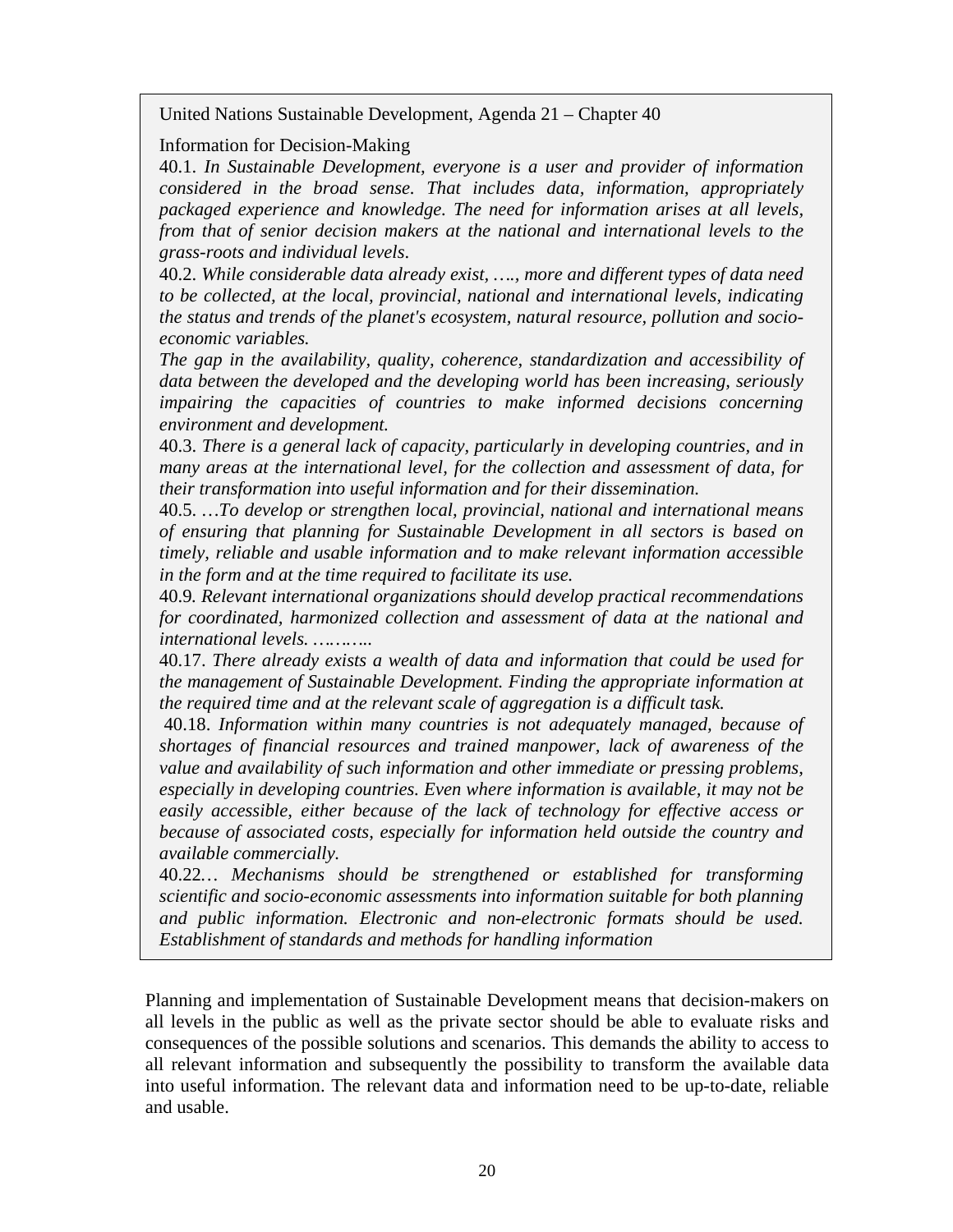Promotion of Sustainable Development demands overview, experience and knowledge that can be related to events (what has happened and what will happen?), those involved (who was in involved or who will be affected?), time (when did it happen and when will it happen?) and a location (where did it or will it happen?).

In general "events" and "those involved" can be linked directly or indirectly to a specific geographic *location*. The location is the "main key" to data and information that is a condition for planning, development, implementation and administration of Sustainable Development.

## **C3. Spatial Data and Spatial Information**

In the paper "The Digital Earth: Understanding our Planet in the  $21<sup>st</sup>$  Century", written by the former American Vice President Al Gore you can find the following:

"A new wave of technological innovation is allowing us to capture, store, process and display an unprecedented amount of information about our planet and a wide variety of environmental and cultural phenomena. Much of this information will be "geo-referenced" – that is, it will refer to some specific place on the Earth's surface. The hard part of taking advantage of this flood of geo-spatial information will be making sense of it, -turning raw data into understandable information" /1/.

Within FIG normally the term *Spatial Data* is used for "georeferenced data". Combining data creates information. *Spatial Information* is information with a reference to a specific location (coordinate, an address, a property number, a cadastral number, etc)

With Geographic Information System (GIS) it becomes possible to integrate, analyze, model and visualize spatial data from different sources on the local as well as the national and international level, provided that data from the different sources have common "keys". Spatial Data and Information have the spatial component as the common key. With GIS it becomes possible to create overview and knowledge in up to now unseen combinations.

Spatial data is a resource on a par with employees, funds etc. Use of spatial information opens up the possibility to increase efficiency in the public and the private sector.

Spatial Data is an indispensable part of the basic infrastructure in the individual country, in line with roads, hospitals, schools etc. Spatial Data is strategically important to decision makers at all levels.

*Infrastructure is the basic structures and facilities necessary for a country or an organization to function efficiently. An infrastructure has the following characteristics:*

*Users are aware that 'somebody' maintains the infrastructure, but do not regard this maintainer as an owner. Users it to always be available, even if there is a fee or other consideration for its use.*

*The delivery or provision of the service is standardised to a large extent. As a result of the standardized delivery, users take it for granted because of the ease of use. Infrastructures are expensive to develop and maintain, and the returns from the investment are usually long term. /2/*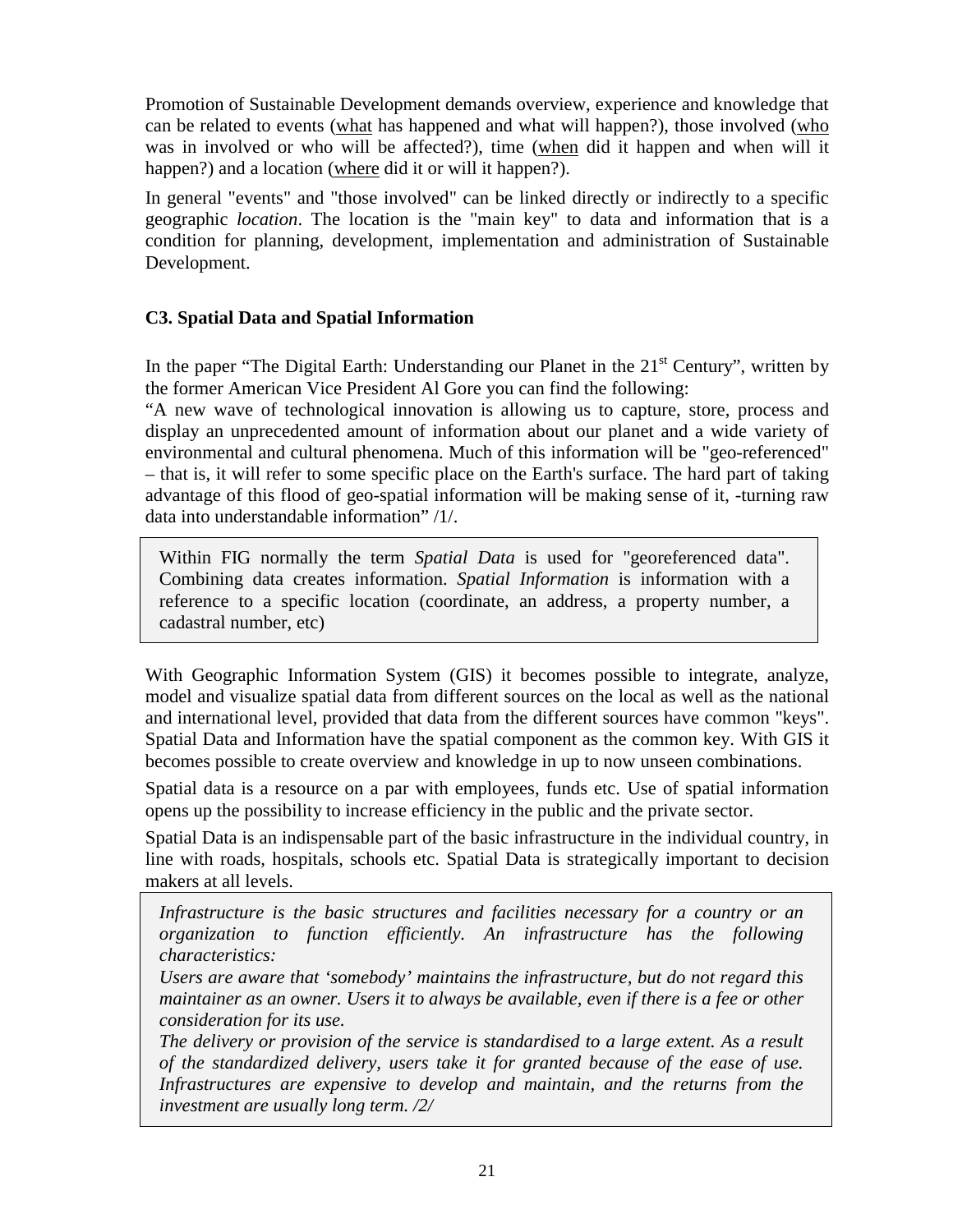Management of Spatial Data and Information is a key element in the processes which leads to users of Spatial Information having a better overview of both simple and complex problems and which give users the possibility to create comprehensible and thus acceptable solutions and/or compromises**.**

*Spatial Information Management is based on the idea that data, people, software and hardware interact, and that it is practicable to obtain synergy by co-ordinating changes and development.*

*The concept covers different disciplines such as capture, storing, maintenance and upgrading of data and information, information technology, organisational issues and spatial data infrastructure.*

*Spatial Information Management is a discipline for the individual organisation, administration or enterprise, the micro level, and for society in general, the macro level. On the micro level there will be a technical approach whereas on the macro level political and organisational issues will be highlighted.* /3/

Spatial Information Management is a dynamic concept. It changes in line with the technological possibilities and the political and organisational developments in society in general.

Spatial Information Management is also about human resources and organisational changes. Being involved in Spatial Information Management means to be in the focal-point between man and technology.



*Spatial Information Management* becomes an important discipline in both developed and developing countries and in countries in transition. Spatial Information Management as well as *Spatial Knowledge Management* is a growth field for surveyors**.**

#### **C4. Spatial Data Infrastructure**

Spatial Data or Information stored in traditional paper maps is static. Each map sheet represents a snapshot of selected objects at a given time, and "the owner" has an exclusive right to the map. In contrast a digital map or better a collection of spatial and spatial related data is dynamic with the time parameter as a part of the individual data collection.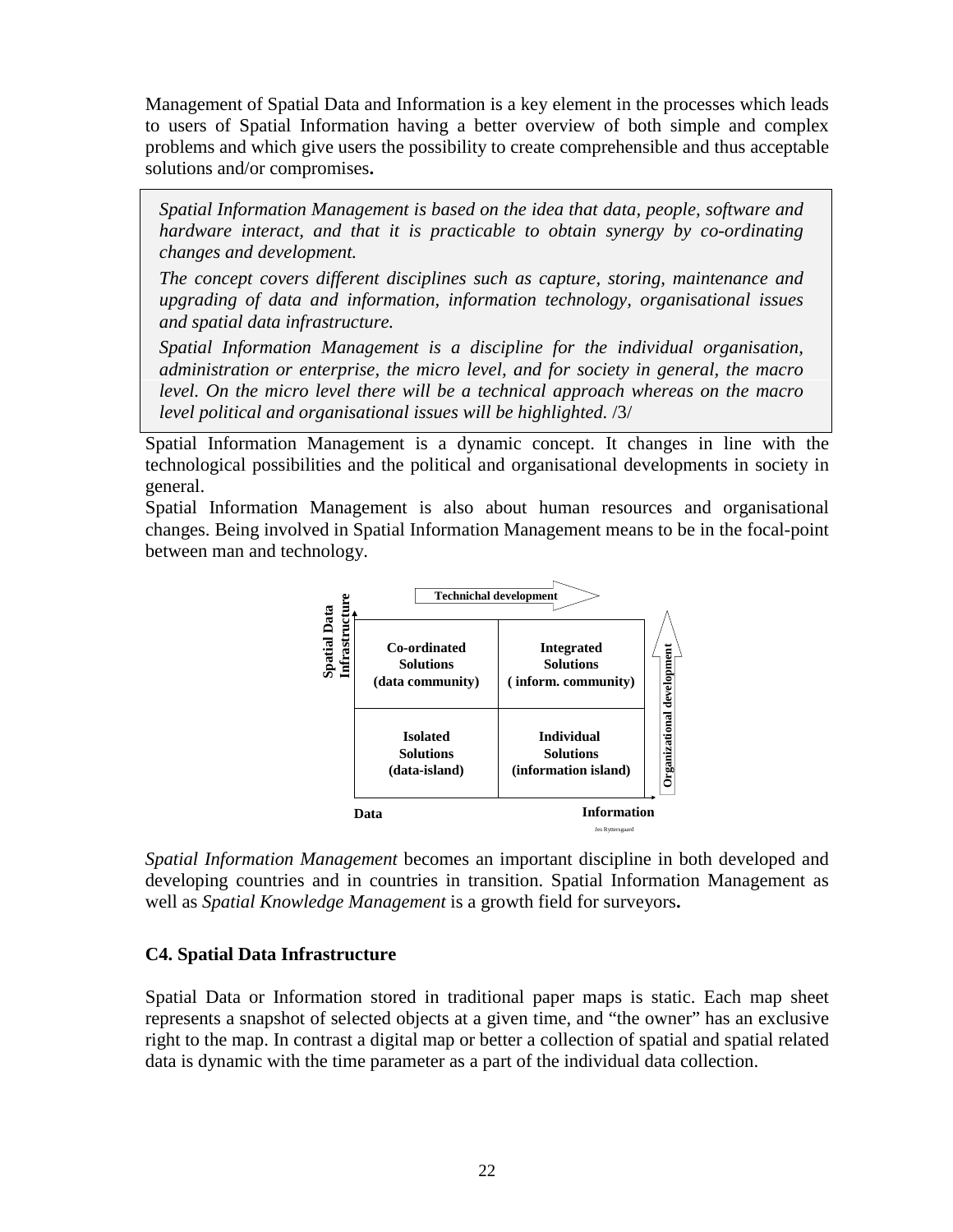In "the digital world" we have different owners of spatial data, many different users and an unknown number of applications for Spatial Information. The following are a few examples of some very different, areas of application:

- Transportation infrastructure in a region;
- Health monitoring programmes;
- Socio-economic issues;
- Cadastre projects;
- Land management;
- Natural resource management;
- Monitoring of environmental issues;
- Environmental impact assessment;
- Conservation projects.

The variety of applications implies a need for co-operation between the primary user and other possible users on standards, common data models, object definitions, common identification, keys, availability, copyright, prizing models, etc. There is a need for a welldocumented *Spatial Data Infrastructure.*

In the early 1990's much attention was focused on Geographic Information Systems (GIS) as a basis for Land information Systems. Soon it became obvious that the pure technical approach had to be replaced by a more holistic approach comprising organisational, political and technical matters. The concept of Spatial Data Infrastructure became a reality.

In 1990 the United States Federal Geographic Data Committee (FGDC) was established to promote the coordinated use, sharing, and dissemination of geospatial data on a national basis.

In 1994 FGDC defined National Spatial Data Infrastructure (NSDI) as*: the technology, policies, standards, and human resources necessary to acquire, process, store, distribute, and improve utilization of geo-spatial data.* / www.fgdc.gov /

At the FIG Commission3 seminar in Copenhagen in October 1996 "GIS/LIS for Sustainable Development, GIS/LIS and the future" it was expressed in the following way:

"*The design, establishment and continued extension of Land Information Systems are rather to be seen as organisational and political matters than purely technical. The point is to create organisational and technical infrastructures which make it possible to establish simple, clear and well-working data collections that at the same time can support the individual organisation and also be placed at the disposal for the society in general….* ". /4/

In 1997, at the second Global Spatial Data Infrastructure Conference, the first definition of Global Spatial Data Infrastructure (GSDI) was adopted. It was revised in May 2001.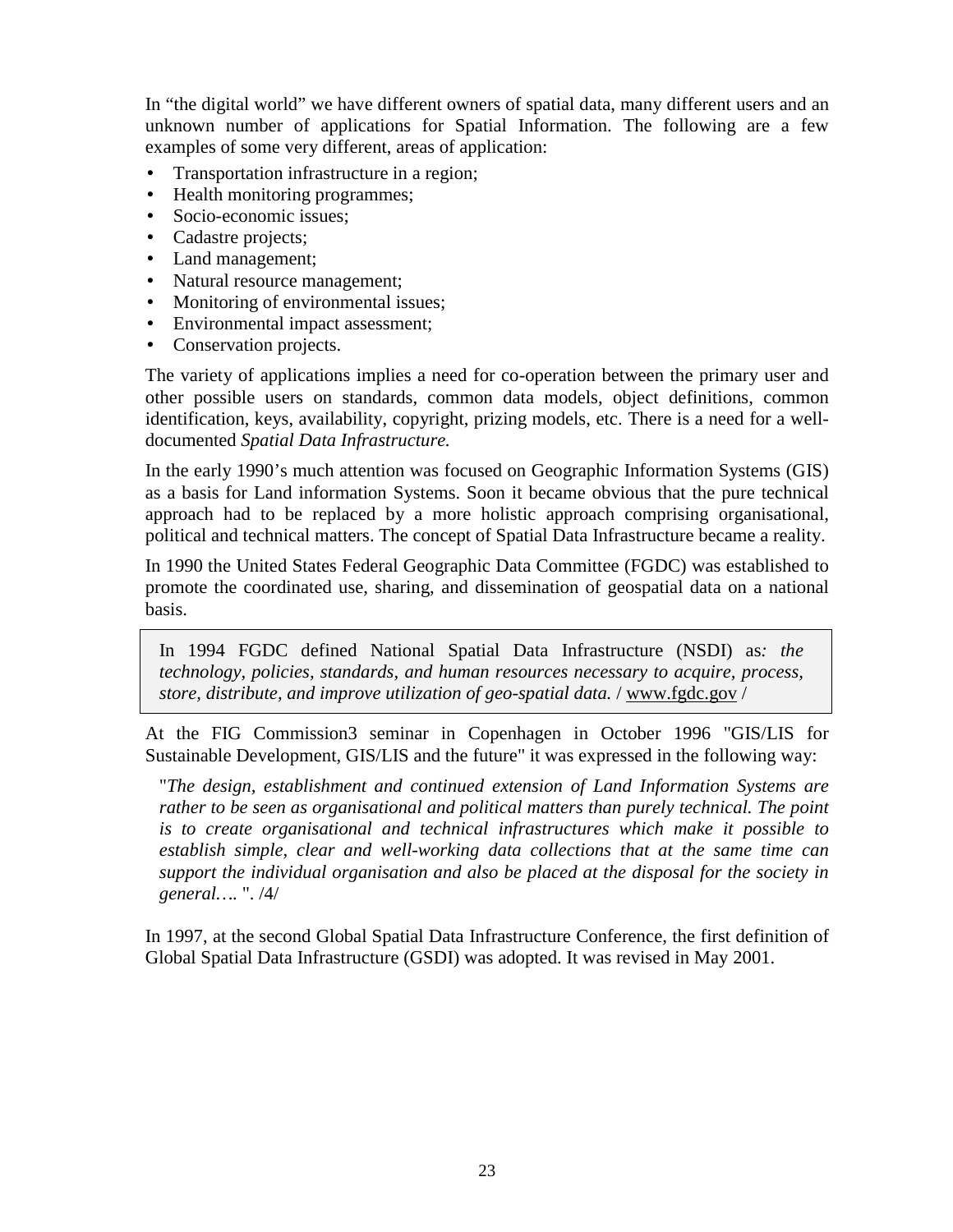The GSDI Steering Committee agrees to the definition for the GSDI as follows:

"*The Global Spatial Data Infrastructure supports ready global access to geographic information. This is achieved through the coordinated actions of nations and organizations that promote awareness and implementation of complimentary policies, common standards and effective mechanisms for the development and availability of interoperable digital geographic data and technologies to support decision making at all scales for multiple purposes. These actions encompass the policies, organizational remits, data, technologies, standards, delivery mechanisms, and financial and human resources necessary to ensure that those working at the global and regional scale are not impeded in meeting their objectives"* / www.gsdi.org /

## **C5. FIG Involvement**

The member associations behind FIG as well as the individual surveyors are involved in activities that are or will become important for Sustainable Development in the different regions of the world. Therefore FIG is constantly engaged in the issue.

In 1999 the FIG Commission 7, in close cooperation with UN organisations and the World Bank held the workshop on "*Land Tenure and Cadastral Infrastructures for Sustainable Development"* in Australia. The outcome of the workshop is documented and published in "the Bathurst Declaration on Land Administration for Sustainable Development" /5/.

In 2001 the FIG General Assembly adopted the proposal "FIG Agenda 21 – Agenda for implementing the concept for Sustainable Development in the activities of the International Federation of Surveyors and its member associations". /6/

The main findings call attention to the fact that promotion of Sustainable Development depends on demands for the formulation of a Spatial Data Infrastructure.

## **C5.1. The Bathurst Declaration**

The Bathurst Workshop addressed the changing relationship of humankind to land. The Workshop then considered the relationship of land with Sustainable Development, and the consequent relationship of land tenure to land administration.

The Bathurst Declaration is primarily devoted to issues relevant for administration of land. The declaration calls attention to the need for Spatial Data and Information, and the need for a land information infrastructure.

A land information infrastructure is a subset of a Spatial Data Infrastructure.

Quotations from the workshop findings:

*… If relevant and good decisions are to be made by public authorities, private resource users or community bodies, they must be based on sound information about the land and environment in order to contribute to Sustainable Development. …….*

*These ambitious goals will not be achieved unless there is a commitment to designing and implementing effective land administration infrastructures. These may be described as the organisations, standards, processes, information and dissemination systems and technologies required to support the allocation, transfer, dealing and use of land. ……*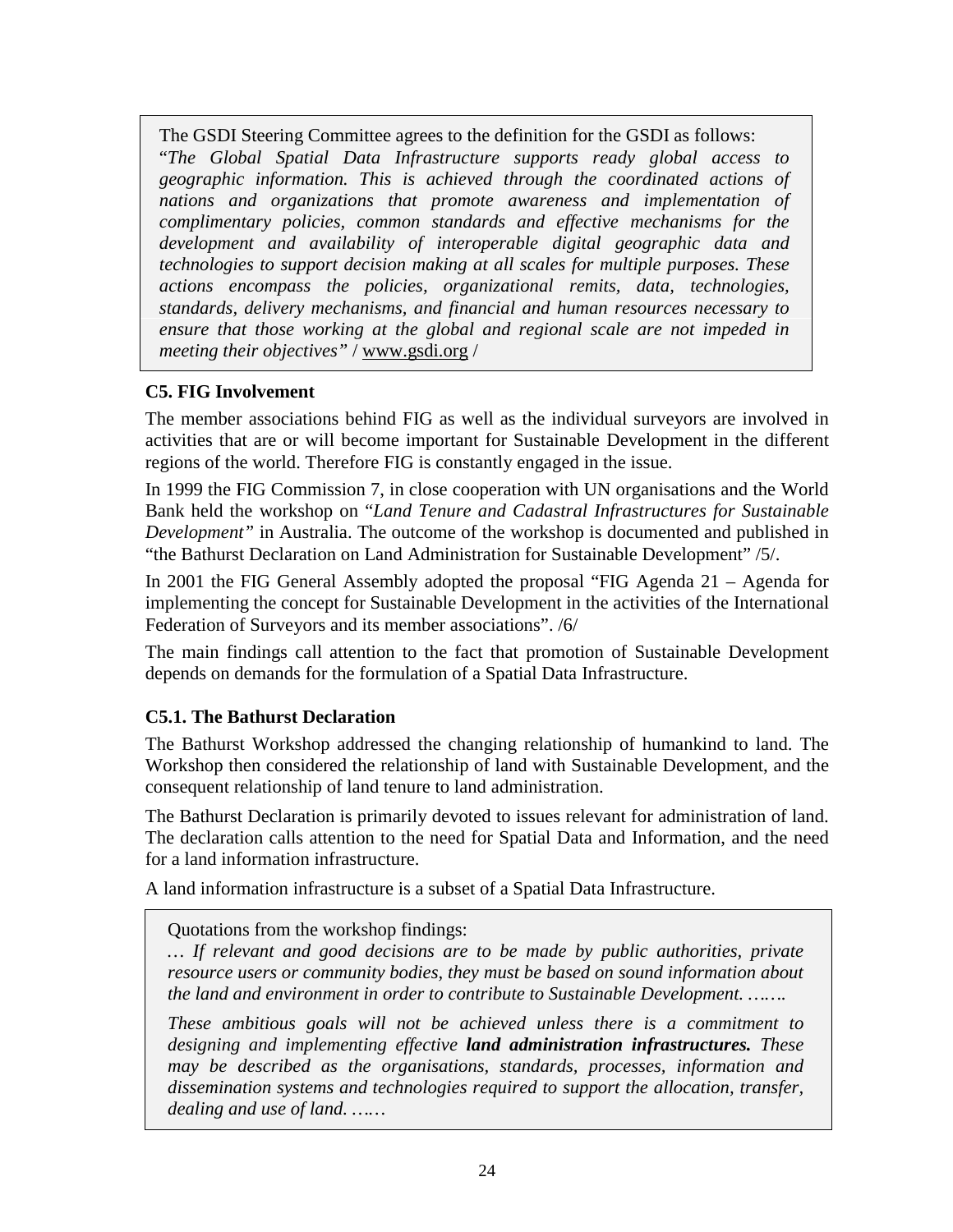*Information technology will play an increasingly important role both in constructing the necessary infrastructure and in providing effective citizen access to information. Finally, there must be total commitment to the maintenance and upgrading of the land administration infrastructure. …….*

and one quotation from the recommendations:

*Encourage the flow of information relating to land and property between different government agencies and between these agencies and the public. Whilst access to data, its collection, custody and updating should be facilitated at a local level, the overall land information infrastructure should be recognised as belonging to a national uniform service to promote sharing within and between nations.*

## **C5.2. FIG Agenda 21**

In the foreword to the publication "FIG Agenda 21" the President of FIG Robert W. Foster makes the following statement:

"Dealing with surveying, planning and management of land and water resources, laws and systems needed for access to land and security of tenure, and with geographic information in all its aspects, the surveying profession is deeply involved in issues of profound importance for Sustainable Development *…"*

FIG Agenda 21 gives examples and directions on how surveyors can contribute to implement and support Sustainable Development in all regions of the world.

Chapter IV is dedicated to Spatial Information for Decision Making. After having underlined the importance of data as a basis for decision making, the attention is drawn to the fact that although data quite often exists, it is difficult to access and, is not standardized etc. Finally it is pointed out that the lack of infrastructure is a barrier for sharing, use and reuse of data.

Quotations from FIG Agenda 21 Chapter 6:

*Good decisions for Sustainable Development depend on access to reliable and relevant information and to a very large extent on information that is geographically referenced. The need for geographic information arises at all levels of government, from senior decision-makers to the grass roots and individual levels.*

*Considerable data exist, but access to data is often hampered by lack of standardisation, coherence and adequate services for data retrieval, including information about what data exist and where data are kept.*

*The rapid development of technologies and methods in surveying and mapping, such as integrated geographic information systems, remote sensing, satellite positioning systems and digital networks for sharing and disseminating of data, provides a strong and important tool for decision making for Sustainable Development. Accessible and relevant geographic information will play an important role in planning, executing and monitoring development. Developing countries have embarked on implementing spatial infrastructures for the optimal sharing and use of geographic data in digital form. However, the majority of developing countries lack the capacity to utilise the emerging technologies and methods.*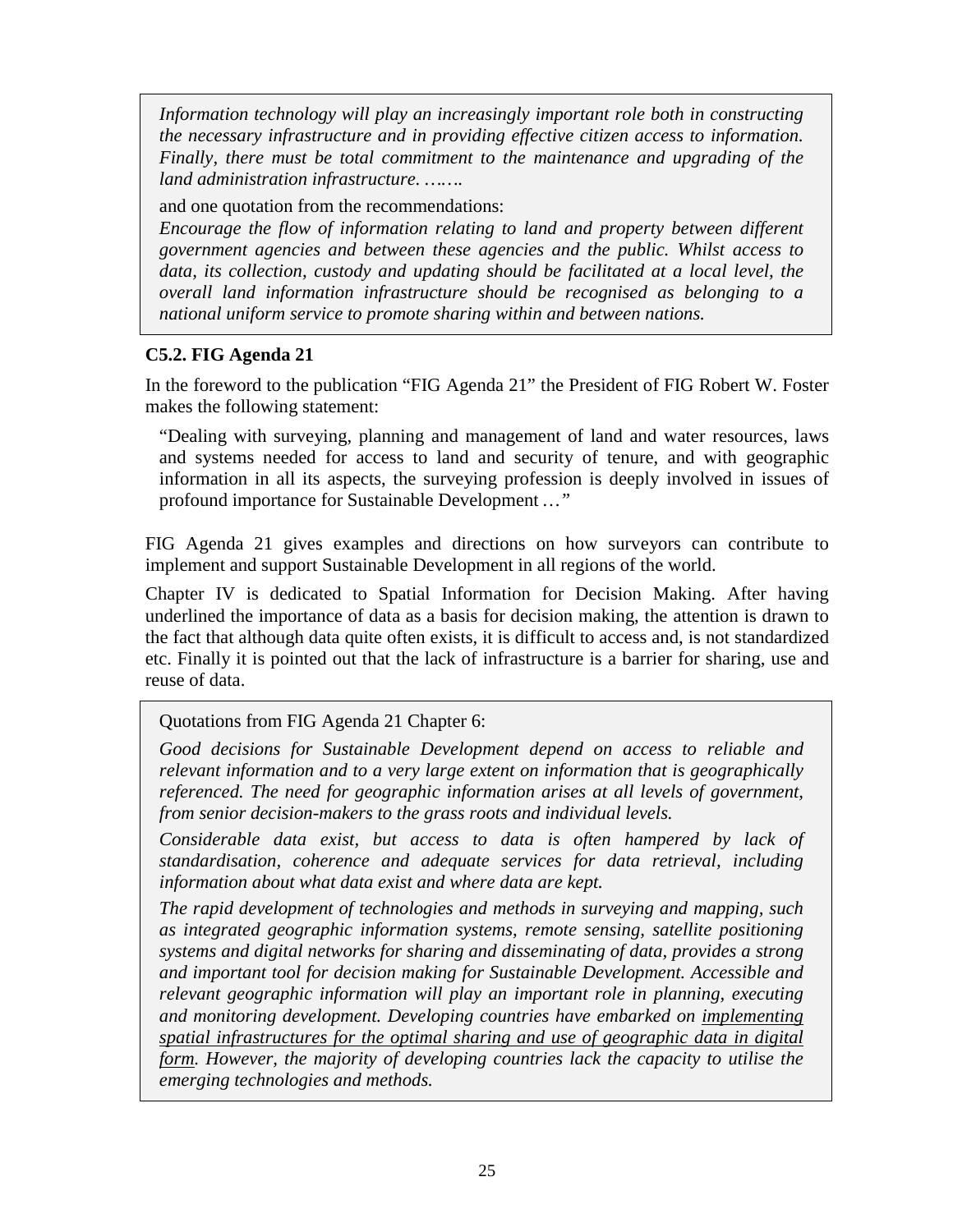## **C6. United Nations Activities related to Spatial Data**

In 2001 the United Nations arranged two regional conferences addressing topics related to spatial information.

- 1. The Seventh United Nations Regional Cartographic Conference for the Americas was held in New York 22-26 January 2001 /7/
- 2 The second meeting of the Committee on Development Information (CODI-2) arranged by the United Nations Economic Commission for Africa was held in Addis Ababa 4-7 September 2001. /8/

The outcome of the Conferences is recommendations calling attention to the need for Spatial Data Infrastructure.

## **C6.1. The Regional Cartographic Conference for the Americas**

At the opening of the conference the following was highlighted:

"The concept and realization of the value of Spatial Data Infrastructure was increasing. There was increasing facilitation of access to a wide range of data, and the challenge was how to harness the capability. The barriers were not related to technology but, in order to restructure and focus on standards, various national mapping programs would be required*…*. In 2000, various governments in the Americas, in collaboration, created a Permanent Committee on Spatial Data Infrastructure of the Americas*……"*

Spatial Data Infrastructure is mentioned in most of the 10 resolutions adopted by the conference. Resolution no 7 is about "Implementation of National Spatial Data infrastructures in the Americas".

The conference recommends:

*That the member states share experiences and address common needs and interests within the Americas and with other regions of the world, through the Permanent Committee on Spatial Data Infrastructure for the Americas;*

*That all countries of the Americas embrace the concept of national spatial data infrastructures and develop implementation strategies that support regional and global SDI initiatives while meeting national objects.*

## **C6.2. Meeting of the Committee on Development Information**

The Development Services Division of UN-ECA had prepared a position paper: "The Future Orientation of Geoinformation Activities in Africa". The aim of the paper was "to raise awareness of African governments on the importance of geographic information."

The conclusion of the position paper is:

*It was established early in the paper that the future orientation of GIS does not lie in the technology itself, but in its use to process data to support spatial decisions and services.*

*Experience in some African countries suggests that emphasis on the technology might result in the acquisition of hardware, software and peripherals with no clear plans on how to use them. Others might go a step further and use the technology to digitise maps and simply automate map productions, creating large digital databases, which would be locked away for departmental use, with all the flaws of the present manual systems.*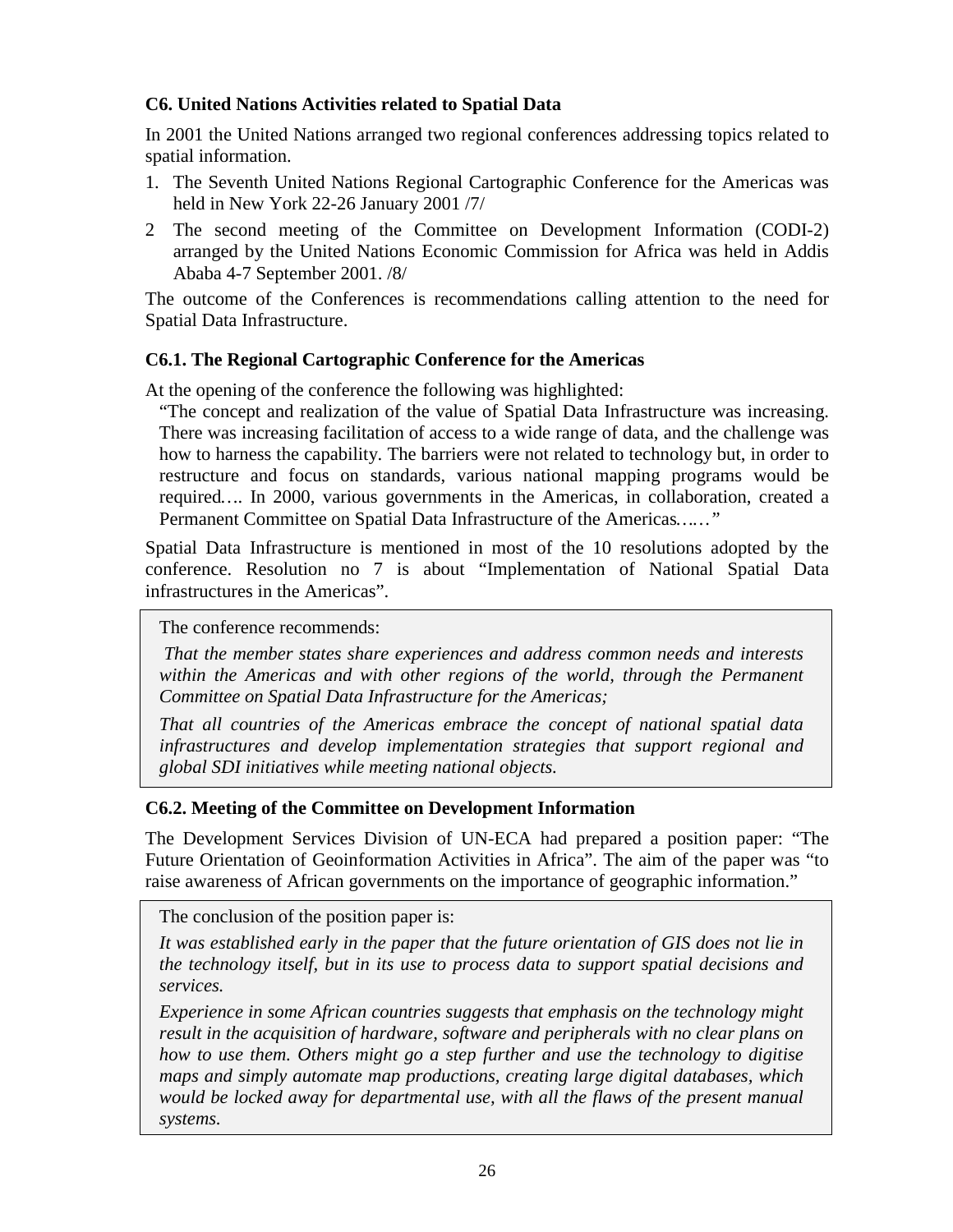*Following experience in other jurisdictions, emphasis should be placed on data management and dissemination. The vision is to ensure that spatial data permeates every aspect of society and that they are available to people who need them, when they need them, and in a form that they can use to make decisions with minimal preprocessing. Also the collected data sets should be put to the maximum possible uses by publicising their existence and making them easily available to the widest possible audience. The most efficient and effective way to achieve these two related objectives is to establish spatial data infrastructures, using GIS technology to maintain and exploit the SDI. The future orientation of GIS in Africa is therefore as a ubiquitous tool that is integrated into the SDI concept, rather than as an end in itself. /9/*

The paper, strongly recommended to all interested in Spatial Data and Information, became endorsed by the meeting.

On the background of national reports, prepared contributions from invited speakers and a seminar on Spatial Data Infrastructure the Committee on Developing Information recommends:

- That the member states give priority to the establishment of SDI's;
- That regional SDI's should be established to meet the wish for regional applications;
- The establishment of a permanent committee on SDI's for Africa

The Committee recommends on Spatial Data Infrastructure (SDIs)

*Member States give priority to establish their NSDIs with all the necessary components (national standards, metadata, clearing house, national database). The content of the core datasets should be defined by a collective effort of all GI stakeholders in the country;*

*For regional applications, Regional Spatial Data Infrastructure (RSDI) be established with an African Regional Database as a component, based on a unified African Reference System;*

*A permanent committee on Spatial Data Infrastructure for Africa be established to:*

- *promote the coordinated establishment of SDIs in African countries,*
- *facilitate the establishment of RSDI and the African Regional Database.*

*The permanent committee should follow the model of the Permanent Committees for the Americas (PC-IDEA) and for Asia and Pacific.*

*Member states to participate in the work of the proposed permanent committee and in the work of appropriate technical committees of the International Standards Organization, notably Technical Committee 211 (ISO/TC 211);*

The Committee recommends on Policy*:*

*Mechanisms be immediately set in* motion *by African countries to develop the national GI policy as an integral part of the National Information and Communication Policies;*

*African countries should develop appropriate institutional, legal and technical framework to integrate land administration and topographic programmes within the context of a wider national strategy for spatial data infrastructure;*

*African countries should follow, properly adapted, the model policy guidelines presented in ECA's position paper on Future of GI activities in Africa;*